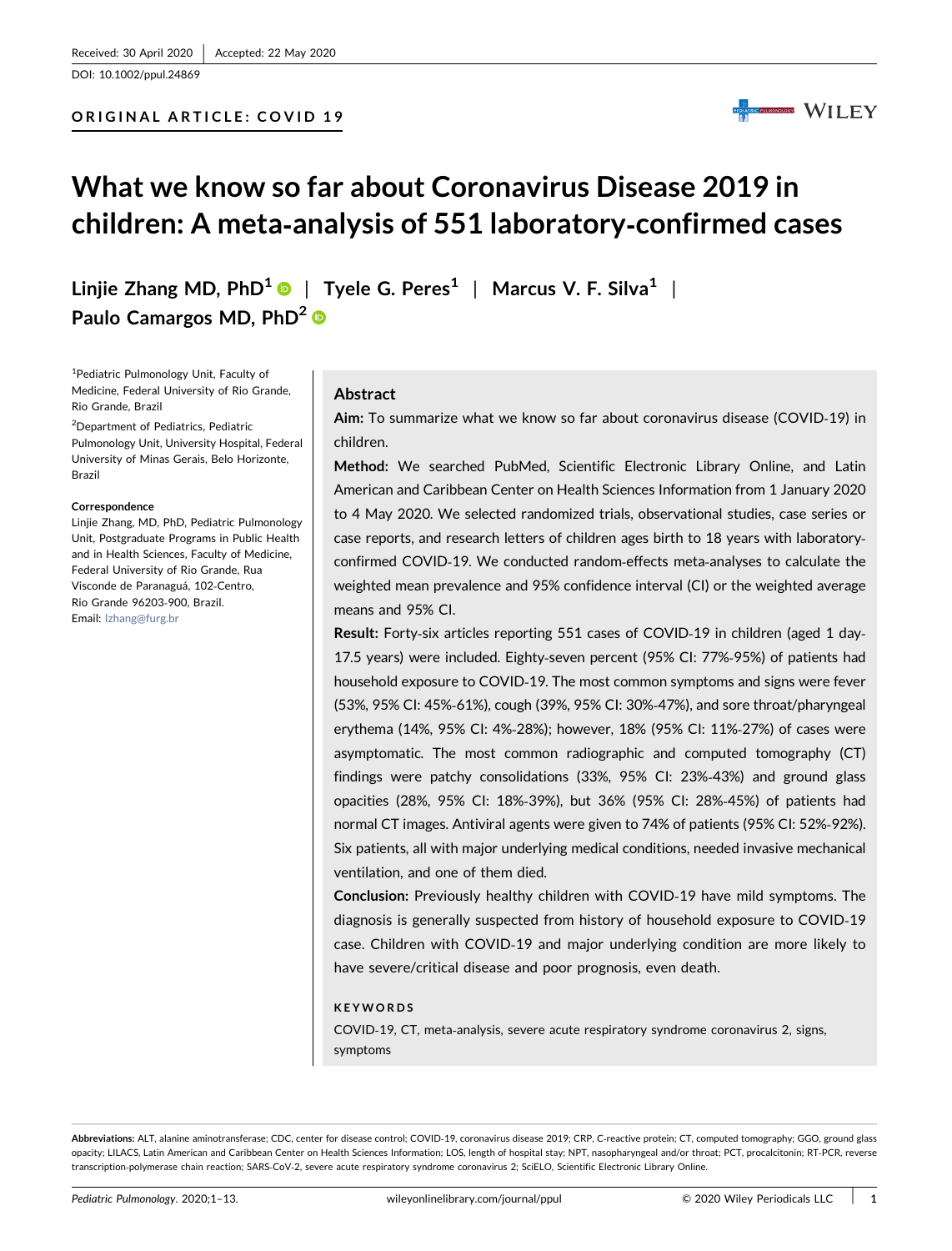# $\frac{2}{2}$   $\frac{1}{2}$   $\frac{1}{2}$   $\frac{1}{2}$   $\frac{1}{2}$   $\frac{1}{2}$   $\frac{1}{2}$   $\frac{1}{2}$   $\frac{1}{2}$   $\frac{1}{2}$   $\frac{1}{2}$   $\frac{1}{2}$   $\frac{1}{2}$   $\frac{1}{2}$   $\frac{1}{2}$   $\frac{1}{2}$   $\frac{1}{2}$   $\frac{1}{2}$   $\frac{1}{2}$   $\frac{1}{2}$   $\frac{1}{2}$   $\frac{1}{2}$

## 1 | INTRODUCTION

The coronavirus disease 2019 (COVID‐19) is an emerging infectious disease, caused by severe acute respiratory syndrome coronavirus 2 (SARS‐CoV‐2). COVID‐19 was first reported in December 2019 in Wuhan, the capital of Hubei province, China. The World Health Organization declared COVID‐19 a public health emergency of international concern on 30 January 2020, and recognized it as a pandemic on 11 March. As of 4 May, three and half million cases of COVID‐19 have been reported in over 187 countries and regions, resulting in approximately 260 000 deaths. $1$ 

COVID‐19 appears to be less common in children than adults. Early data from the Chinese Center for Disease Control (CDC) showed that 2.1% of 44.672 patients with laboratory‐confirmed COVID‐19 as of 11 February 2020, were children up to 10 years old.[2](#page-10-0) As of 2 April, among the 149 760 laboratory‐confirmed cases in the Unites States, 1.7 percent were children aged <18 years, which make up 22% of the U.S. population. $3$  In Europe, children and adolescents made up a small proportion of the 266 393 cases reported to the European Surveillance System‐European CDC (1.1%:  $\times$ 10 years, 2.5%: 10-19 years).<sup>[4](#page-10-0)</sup>

Since the first papers published on 24 January 2020, $2,5,6$  there has been a growing number of publications related to COVID‐19. However, the number of studies in children is still limited, and most of them were case series or case reports with a small number of patients. $7-9$  $7-9$  A systematic and quantitative synthesis of data from such studies is needed to provide a more comprehensive and accurate overall picture of COVID‐19 in children.

Three systematic reviews have been published to date to address COVID‐19 in children. One review included 45 scientific papers or letters, $10$  showing milder symptoms and better prognosis in children with COVID-19. However, the clinical picture of COVID-19 was narratively described, based on the data of 15 reports, mainly from two papers. Another review with 34 studies described clinical, radiological, and laboratorial characteristics of children with COVID‐19.[11](#page-10-0) The authors used simple arithmetic means to estimate overall prevalence of clinical findings, and several duplicate publications were included in the review. The latest review<sup>12</sup> included 18 studies (16 primary studies and 2 secondary studies), and a qualitative synthesis of data was performed.

We conducted this systematic review and meta‐analysis of currently available studies to summarize what we know so far about the epidemiological, clinical, radiological, and laboratory features, as well as therapeutic and prognostic aspects, of COVID‐19 in children.

## 2 | METHODS

We followed the preferred reporting items for systematic reviews and meta‐analyses guidelines to conduct and report this review. The review protocol was registered on PROSPERO, an International Prospective Register of Systematic Reviews (CRD42020178178). According to the Brazilian National Commission of Ethics in Research and the National Health Council, ethical approval is not required for literature review research (council resolution no. 510/2016).

## 2.1 | Data sources and search strategy

We searched PubMed from 1 January 2020 to 4 May 2020, using the following search strategy: "Novel coronavirus" OR "Novel coronavirus 2019" OR "2019 nCoV" OR "COVID‐19" OR "SARS‐CoV‐2." We also searched the Scientific Electronic Library Online (SciELO), the Latin American and Caribbean Health Sciences Literature (LILACS), and Google Scholar. We checked reference lists of retrieved articles for additional studies. There was no restriction in language.

## 2.2 | Study selection

To be included in this review, studies needed to meet the following criteria: (a) Study design: randomized trials, observational studies (cross‐sectional, cohort and case‐control), case series or case reports, and research letters; (b) Participants: children up to 18 years of age with laboratory-confirmed COVID-19; (c) Variables: epidemiological and demographic characteristics, clinical, radiological and laboratory findings, treatments, and prognosis. We excluded editorials, comments, and review articles. We also excluded studies reporting nationwide aggregated data and those reporting the same patients' data to avoid overlapping and duplicate publications.

Two authors (SMVF, PTG) independently assessed the titles and abstracts of all citations identified by the searches. We obtained the full articles when they met the inclusion criteria or there were insufficient data in the title and abstract for assessment of eligibility. The definitive inclusion of studies was made after reviewing the full-text articles. Any disagreement between two reviewers was resolved by discussion with the third reviewer (ZL).

## 2.3 | Data extraction

One author (SMVF) extracted the data from selected articles using a standardized form. These were checked by another author (ZL). We extracted the following data: (a) Study identification: first author, year and date of publication, study setting, and country or region; (b) Study design; (c) Participants: age, gender, sample size, date of recruitment, inclusion and exclusion criteria; (d) Variables: epidemiologic data, signs and symptoms, chest radiographic and CT findings, treatment, and prognosis.

## 2.4 | Assessment of risk of bias in included studies and risk of publication bias

Two authors (PTG, ZL) independently assessed the risk of bias and study quality of each included observational study or case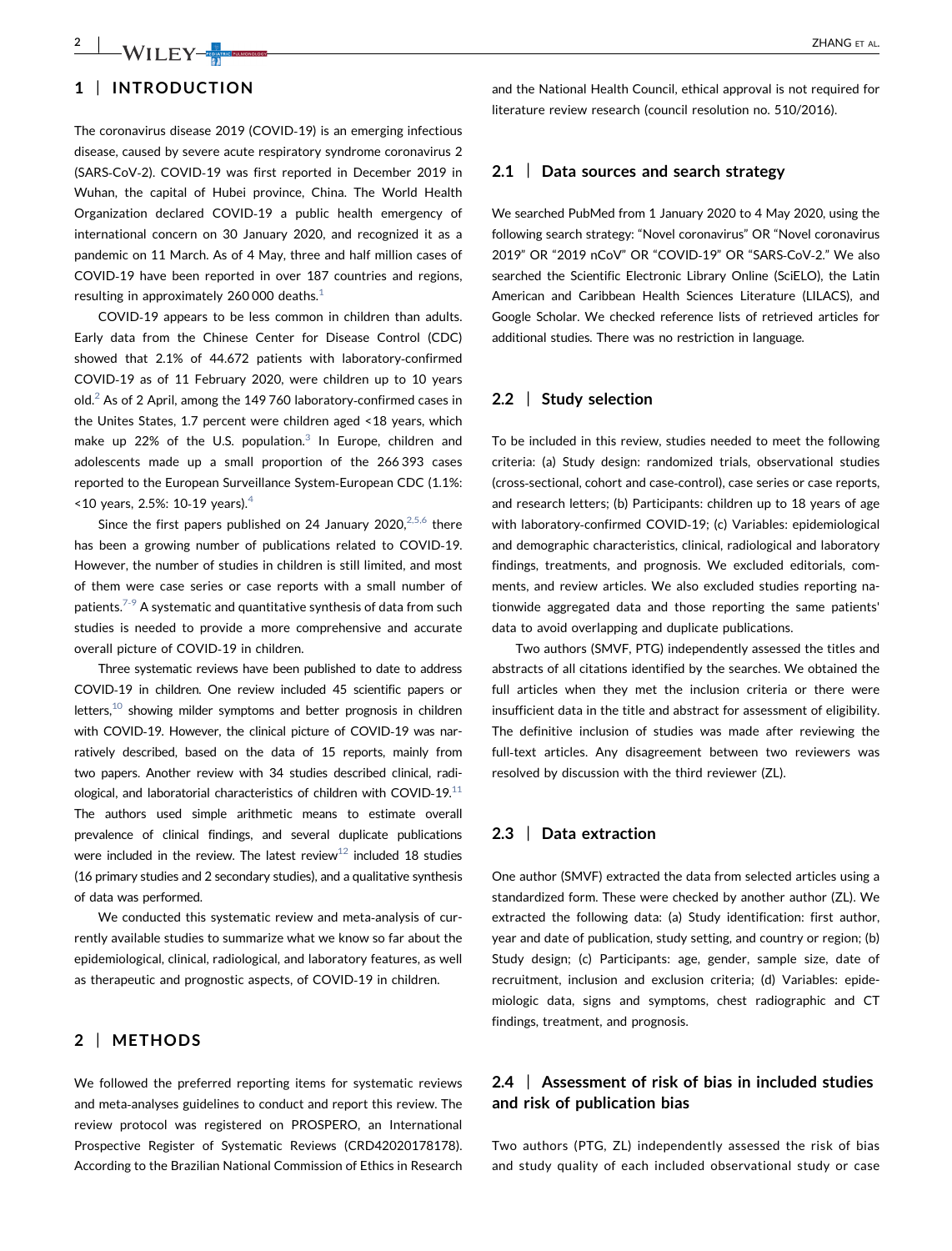series, using the National Institutes of Health Study Quality Assessment Tools.[13](#page-10-0)

## 2.5 | Data synthesis and statistical analysis

For dichotomous variables, we calculated the weighted mean prevalence and 95% CI whenever there were three or more studies with at least 50 patients. We aggregated the data of a single case report into a series of cases for meta-analysis because an individual case report has no denominator for any variables. We conducted sensitivity analysis excluding aggregated single cases from the analysis to assess the influence of such data management on the results of meta‐analysis. For continuous variables, we calculated the weighted average means and 95% CI whenever there were three or more studies with at least 50 patients. We used random‐effects model for meta‐analyses.

We planned to perform subgroup analyses according to illness severity (mild/moderate vs severe/critical) and study countries (China vs others). However, the limited number of severe/critical cases and cases outside China did not allow us to conduct such subgroup analyses.

We assessed heterogeneity between studies using  $l^2$  statistic which measures the percentage of observed total variation across studies that is due to real heterogeneity rather than chance. The heterogeneity was considered substantial if  $I^2$  > 50%. We assessed publication bias using funnel plot with Egger's test for each variable whenever there were 10 or more studies. All meta-analyses were performed in Stata version 11.0 (Stata‐Corp, College Station, TX).

## 3 | RESULTS

The search strategy identified 8475 records (8058 from PubMed, 223 from LILACS, and 194 from SciELO). After screening the titles and abstracts, we retrieved 64 potentially relevant full text articles for further evaluation. Twenty‐four articles were excluded, of which eight were duplicate publications of the patients' data from Wuhan Children's Hospital in the city of Wuhan, $14,15$  the epicenter of SARS-CoV‐2 outbreak (Figure [1\)](#page-2-0). We also excluded another two Chinese nationwide reports of COVID-19 in children.<sup>[16,17](#page-11-0)</sup> We identified eight additional articles on Google Scholar. Thus,  $46$  articles<sup>7-[9,14,15,18](#page-10-0)-58</sup> reporting 551 laboratory‐confirmed cases of COVID‐19 in children were included in the review (Figure [1](#page-2-0)). Thirty-five articles (429 cases) were from China, $7-9,14,15,18-47$  $7-9,14,15,18-47$  $7-9,14,15,18-47$  and the remaining papers from Iran (one cases), $48,49$  Italy (109 case), $50-52$  $50-52$  Korea (one case), $53$  Malaysia (four cases),  $54$  Singapore (one case),  $55$  Spain (one case),  $56$  United States (one case), $57$  and Vietnam (one case).<sup>[58](#page-12-0)</sup> Among 35 articles from China, six reported patients (204 cases) from Wuhan city,  $14,15,28,34,38,44$  epicenter of the outbreak. We included two studies from Wuhan Children's Hospital, $14,15$  but the larger one with 171 patients<sup>[14](#page-10-0)</sup> had contributed the data to all but one category of variables (laboratory findings) for which we used the data from a



<span id="page-2-0"></span>FIGURE 1 Flow diagram of study selection. LILACS, Latin American and Caribbean Center on Health Sciences Information; SciELO, Scientific Electronic Library Online

subset of 82 patients. $15$  Thirty-nine articles were case series or case reports, and six were research letters.<sup>[14,22,28,36,51,56](#page-10-0)</sup> We considered one observational cohort study $31$  as a case series because this paper described clinical and epidemiological features of 36 cases, in which patients' data were retrospectively collected from electronic medical records. We rated the quality of 26 case series as poor  $(n = 2)$ , fair (14), and good  $(n = 10;$  Table S1). The characteristics of included studies and the main epidemiological and clinical findings of COVID‐19 are summarized in Table [1.](#page-3-0) The laboratory and radiological findings of COVID‐19 are given in Table S2.

## 3.1 | Demographic and epidemiological characteristics

Of 551 children with laboratory‐confirmed COVID‐19, 311 were males (57%, 95% CI: 53%‐62%). The patients' age ranged from 1 day to 17.5 years old, and 216 (48%, 95% CI: 37%‐58%) were children under 5 years of age. At least seven cases were neonates aged up to 28 days. All but three studies<sup>26,50,57</sup> provided data on exposure to COVID‐19 case. Household exposure was most common, with a pooled mean prevalence of 87% (95% CI: 77%‐95%) (Table [2\)](#page-7-0). Thirty‐ four patients (1%, 95% CI: 0%‐4%) had unknown exposure information. Three small case series with a total of 26 patients reported the incubation period, with a median (range) of [7](#page-10-0) days  $(2-10 \text{ days})$ , 5 days (3-12 days), $21$  and 7.5 days (1-16 days), $33$  respectively.

## 3.2 | Clinical and radiological findings

All 551 children with laboratory‐confirmed COVID‐19 were hospitalized or treated in the emergency department (n = 100), of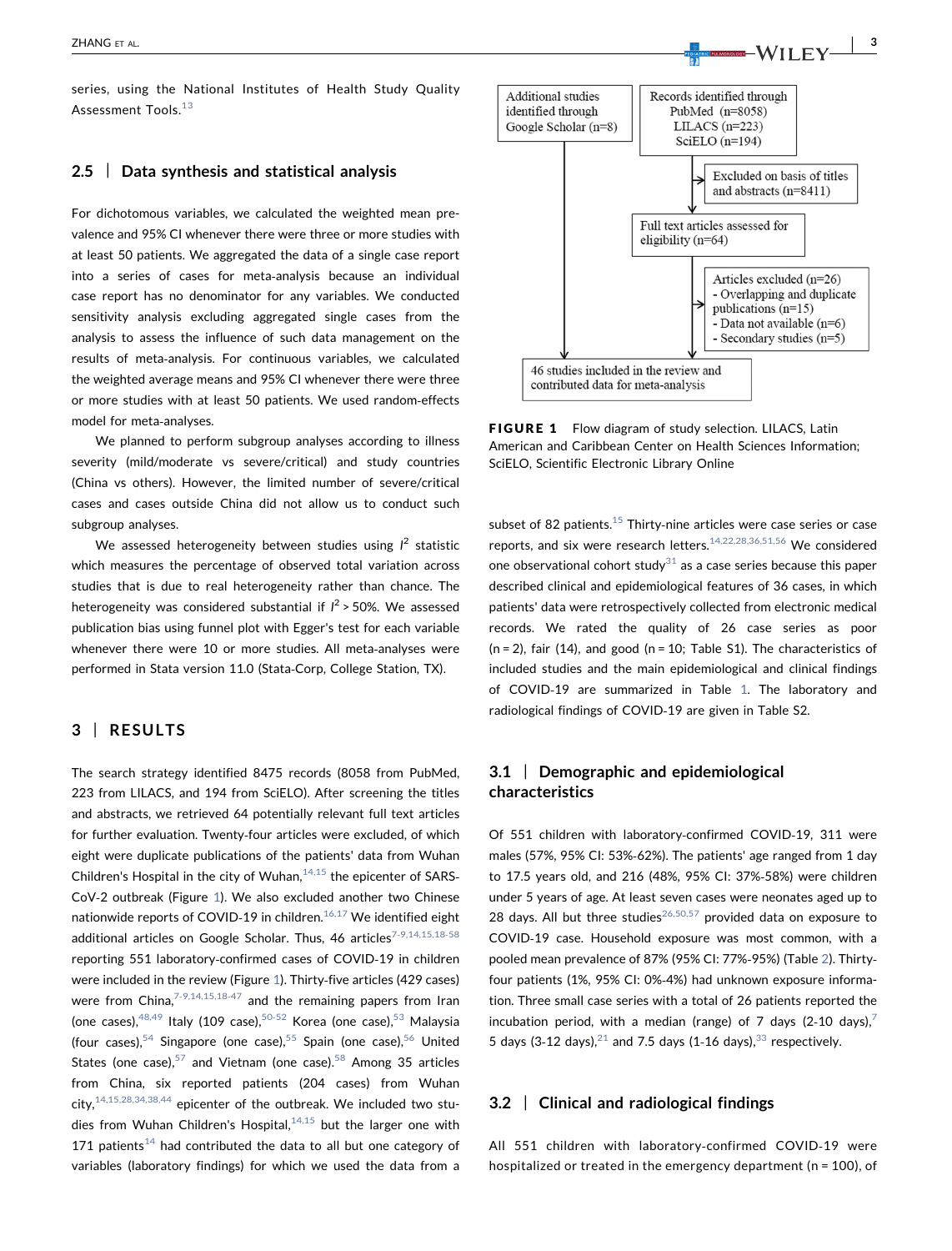<span id="page-3-0"></span>

| H<br>TABLE                          | Study characteristics and main epidemiological and                                               |                                                                                                   | clinical findings of COVID-19 in children                                                                                                                                                      |                                                                                                            |                                                                                                                 |
|-------------------------------------|--------------------------------------------------------------------------------------------------|---------------------------------------------------------------------------------------------------|------------------------------------------------------------------------------------------------------------------------------------------------------------------------------------------------|------------------------------------------------------------------------------------------------------------|-----------------------------------------------------------------------------------------------------------------|
| Study ID (country)                  | Study design and participants                                                                    | case<br>$\overline{5}$<br>COVID-19<br>Exposure t<br>and IP                                        | Symptoms and signs                                                                                                                                                                             | Main treatments                                                                                            | Prognosis (hospital discharge<br>(LOS) (death))                                                                 |
| Cai et al, <sup>7</sup> China       | Case series, multicenter (n = 10)<br>3-131 mo); male/female: 4/6<br>Age: median of 78 mo (range, | $2 - 10 d$<br>of 7 d<br>$(n = 7)$<br>Community<br>Household<br>IP: median<br>(range,<br>$(n = 3)$ | Fever (n = 8, 37.7 - 39.2°C), cough (n = 6), stuffy<br>( $n = 2$ ), sore throat ( $n = 4$ ), dyspnea ( $n = 0$ ),<br>nose ( $n = 3$ ), rhinorrhea ( $n = 2$ ), sneezing<br>$d$ iarrhea (n = 0) | Symptomatic treatment (n = 10),<br>$antibiotics (n = 5), oxygen$<br>therapy $(n = 0)$                      | All discharged LOS: NA                                                                                          |
| Canarutto et al, 50<br><b>Italy</b> | Age: 32 d; male<br>Case report                                                                   | $\frac{1}{2}$                                                                                     | Fever (38.2°C), cough, rhinitis                                                                                                                                                                | Supportive care                                                                                            | Discharged LOS: 5 d                                                                                             |
| Chan et al, <sup>9</sup> China      | Age: 10 y; male<br>Case report                                                                   | Household                                                                                         | Asymptomatic                                                                                                                                                                                   | Supportive care                                                                                            | Remained in hospital on day 15                                                                                  |
| Chen et al, <sup>18</sup> China     | Age: 7 y; male<br>Case report                                                                    | Household                                                                                         | Fever (37.2°C)                                                                                                                                                                                 | Symptomatic treatment                                                                                      | Discharged LOS: NA                                                                                              |
| Cui et al, <sup>19</sup> China      | Age: 55 d; female<br>Case report                                                                 | Household                                                                                         | Rhinorrhea, dry cough, tachycardia                                                                                                                                                             | Inhaled interferon a-1b, amoxicillin,<br>oxygen therapy                                                    | Discharge criteria were met on<br>hospital due to persistent<br>day 10, but remained in<br>fecal viral shedding |
| Denina et al, 52 Italy              | $0.2 - 10$ y); male/female:5/3<br>Age: mean of 4.2 y (range,<br>Case series $(n = 8)$            | $(n = 8)$<br>Household                                                                            | sore throat ( $n = 3$ ), vomiting/diarrhea ( $n = 3$ )<br>tachypnea (n = 3), pharyngeal congestion/<br>Fever ( $n = 6$ ), dry cough ( $n = 5$ ), dyspnea/                                      | Oxygen therapy $(n = 2)$ , mechanical<br>ventilation $(n = 0)$                                             | $\mathop{\leq}\limits_{{\mathop{\mathsf{Z}}}}$                                                                  |
| Díaz et al, 56 Spain                | Case report $(n = 1)$<br>Age: 1 d; female                                                        | Household                                                                                         | Asymptomatic                                                                                                                                                                                   | Supportive care                                                                                            | Remained asymptomatic on<br>day $13$                                                                            |
| Du et al, $^{20}$<br>China          | Case series, multicenter (n = 14)<br>0-16 y); male/female: 6/8<br>Age: median of 6.2 y (range,   | Household<br>$(n = 14)$                                                                           | fatigue ( $n = 1$ ), dyspnea ( $n = 0$ ), sore throat<br>$(n = 1)$ , headache $(n = 1)$ , vomiting $(n = 0)$ ,<br>Fever (n = 5, $\geq$ 38.5°C, n = 1), cough (n = 3),<br>diarrhea $(n = 0)$    | $\lessgtr$                                                                                                 | $\stackrel{\triangleleft}{\geq}$                                                                                |
| Feng et al, <sup>8</sup> China      | 4-14 y); male/female: 5/10<br>Age: median of 7 y (range:<br>Case series $(n = 15)$               | Community $(n = 3)$<br>Household<br>$(n = 12)$                                                    | Fever ( $n = 5$ ), nasal congestion ( $n = 1$ ),<br>cough $(n = 1)$                                                                                                                            | $\frac{4}{2}$                                                                                              | date ( $n = 5$ ), with a mean LOS<br>Discharged as of the reporting<br>of 12 d                                  |
| Han et al, <sup>21</sup> China      | $0.2-13$ y); male/female: $4/3$<br>Age: median of 1.3 y (range,<br>Case series $(n = 7)$         | $3 - 12$ d)<br>$(n = 7)$<br>of 5 d<br>Household<br>IP: median<br>(range,                          | Fever ( $n = 5$ , >37.3°C), cough ( $n = 5$ ), myalgia or<br>fatigue (n = 0), diarrhea and/or vomiting<br>$(n = 4)$ , shortness of breath $(n = 3)$ ,<br>pharyngalgia ( $n = 1$ )              | Oxygen therapy ( $n = 2$ ), antiviral ( $n = 0$ ),<br>$glucocorticoids (n = 1)$<br>antibiotic ( $n = 0$ ), | All discharged LOS: NA                                                                                          |
| He et al, <sup>22</sup> China       | Age: 11 y; male<br>Case report                                                                   | Household                                                                                         | High fever                                                                                                                                                                                     | Interferon a-2b                                                                                            | $\frac{1}{2}$                                                                                                   |
| Huang et al, <sup>23</sup> China    | Age: 16 y; female<br>Case report                                                                 | IP: 3 or 7 d<br>Household                                                                         | Fever (37.2 - 38.5°C), rhinorrhea, sneezing,<br>headache, diarrhea                                                                                                                             | Moxifloxacin, interferon a-1b, ribavirin,<br>oseltamivir                                                   | Discharged LOS: NA                                                                                              |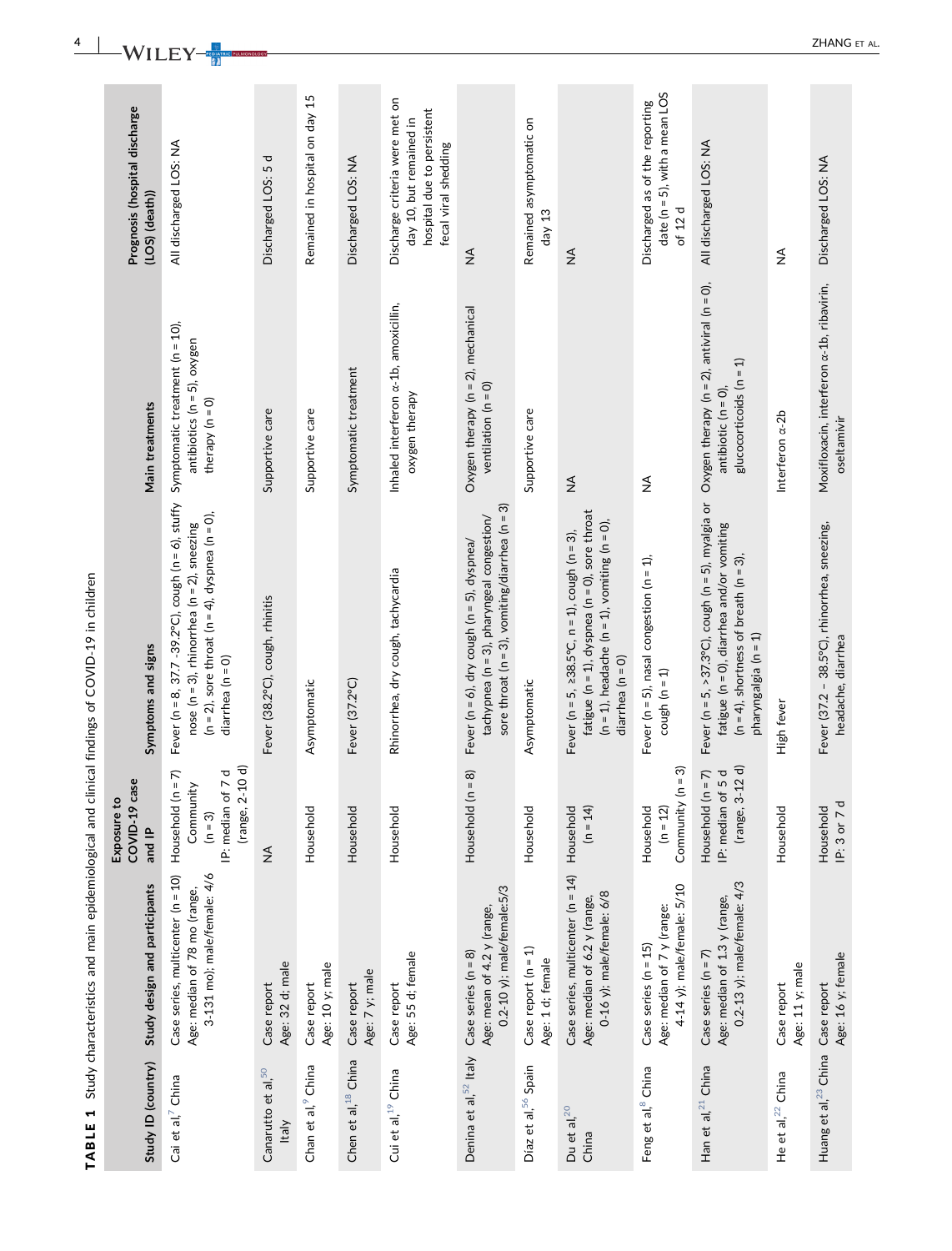| Study ID (country)                    | Study design and participants                                                                 | COVID-19 case<br>Exposure to<br>and IP                                    | Symptoms and signs                                                                                                                                                                                                                                                          | Main treatments                                                                                                                                            | Prognosis (hospital discharge<br>$(LOS)$ $(death)$                               |
|---------------------------------------|-----------------------------------------------------------------------------------------------|---------------------------------------------------------------------------|-----------------------------------------------------------------------------------------------------------------------------------------------------------------------------------------------------------------------------------------------------------------------------|------------------------------------------------------------------------------------------------------------------------------------------------------------|----------------------------------------------------------------------------------|
| Ji et al, <sup>24</sup> China         | Age: 15, 9 y; male/female: 2/0<br>Case series $(n = 2)$                                       | Household $(n = 2)$                                                       | Fever ( $n = 1$ ), pharyngeal congestion ( $n = 1$ ),<br>diarrhea ( $n = 1$ ), normal breath<br>sounds $(n = 2)$                                                                                                                                                            | Symptomatic treatment ( $n = 2$ ),<br>probiotic $(n = 1)$                                                                                                  | $\frac{4}{2}$                                                                    |
| Jones et al, 57 EUA                   | Age: 6 mo; female<br>Case report                                                              | $\frac{4}{2}$                                                             | tachypnea, mild subcostal retractions,<br>Fever (38.8°C), fussiness, refusal to eat,<br>Kawasaki disease                                                                                                                                                                    | Symptomatic treatment, acetylsalicylic<br>acid used for Kawasaki disease                                                                                   | Discharged LOS: NA                                                               |
| Singapore<br>Kam et al. <sup>55</sup> | Age: 6 mo; Male<br>Case report                                                                | Household                                                                 | Fever (38.5°C)                                                                                                                                                                                                                                                              | ≸                                                                                                                                                          | Remained well in hospital as of<br>the reporting date                            |
| Kamali et al, <sup>49</sup> Iran      | Age: 15 d; male<br>Case report                                                                | Household                                                                 | Fever (38.2°C), lethargy, mottling, tachycardia,<br>tachypnea, mild subcostal retraction                                                                                                                                                                                    | Oxygen therapy, vancomycin +amikacin,<br>oseltamivir                                                                                                       | Discharged LOS: 6 d                                                              |
| Le et al, <sup>58</sup> Vietnam       | Age: 3 mo; female<br>Case report                                                              | Household                                                                 | Low grade fever, rhinorrhea, nasal congestion,<br>fussy                                                                                                                                                                                                                     | Azithromycin                                                                                                                                               | ᅙ<br>Discharged LOS: 15                                                          |
| Li et al, <sup>25</sup> China         | Age: median of 3 y (range: 10<br>mo-6 y); male/female: 4/1<br>Case series $(n = 5)$           | $(n = 1)$<br>Household $(n = 4)$<br>Community                             | $(n = 1)$ , sputum $(n = 1)$ , sore throat $(n = 1)$ ,<br>Asymptomatic ( $n = 4$ ), fever ( $n = 1$ ), cough<br>runny nose $(n = 1)$                                                                                                                                        | Antiviral ( $n = 2$ ), antibiotics ( $n = 2$ ),<br>immunoglobulin $(n = 5)$<br>interferon ( $n = 2$ ),<br>montelukast $(n = 3)$                            | date ( $n = 3$ ) LOS: 12, 13 and<br>Discharged as of the reporting<br>14d        |
| Li et al, <sup>26</sup> China         | Age: mean of 8 y male/female:<br>Case series ( $n = 22$ )<br>12/10                            | ≨                                                                         | Asymptomatic ( $n = 2$ ), fever ( $n = 14$ ),<br>cough ( $n = 13$ )                                                                                                                                                                                                         | ≸                                                                                                                                                          | ≨                                                                                |
| Lin et al, <sup>27</sup> China        | Age: 7 y; female<br>Case report                                                               | Household<br>IP: 5 d                                                      | Cough, rhinorrhea, fatigue, nausea, vomiting,<br>diarrhea, abdominal discomfort                                                                                                                                                                                             | Interferon a-1b, oseltamivir                                                                                                                               | Remained in quarantine ward as<br>of the reporting date                          |
| Liu et al, <sup>28</sup> China        | 1-7 y); male/female: 2/4<br>Age: median of 3 y (range:<br>Case series $(n = 6)$               | $= 6$<br>Unknown (n                                                       | vomiting ( $n = 4$ ), wheeze ( $n = 2$ ), tachypnea<br>Fever ( $n = 6$ ), cough ( $n = 6$ ), swollen tonsils<br>$(n = 6)$ , pharyngeal congestion $(n = 5)$ ,<br>$(n = 1)$ , rhinorrhea $(n = 1)$ , chill $(n = 1)$                                                         | immunoglobulin ( $n = 1$ ), ICU care ( $n = 1$ )<br>Ribavirin (n = 2), oseltamivir (n = 6),<br>glucocorticoids ( $n = 4$ ), oxygen<br>therapy ( $n = 1$ ), | All discharged LOS: mean of 7.5<br>d (range, 5 to 13 d)                          |
| Lou et al. <sup>29</sup> China        | Age: 6, 6, and 8 mo; male/female:<br>Case series $(n = 3)$ ,<br>1/2                           | Household $(n = 3)$                                                       | Fever ( $n = 3$ ), cough ( $n = 1$ ), nasal congestion<br>$(n = 2)$ , rhinitis $(n = 2)$ , fatigue $(n = 2)$ ,<br>diarrhea (n = 2), headache (n = 2)                                                                                                                        | Interferon- $\alpha$ 2b (n = 2)                                                                                                                            | All discharged LOS: mean of<br>10d                                               |
| Lu et al, <sup>14</sup> China         | Age: median of 6.7 y (range: 1 d<br>to 15 y); male/female:<br>Case series (n = 171)<br>104/67 | Community ( $n = 2$ )<br>$= 15$<br>$(n = 154)$<br>Unknown (n<br>Household | diarrhea (n = 15), fatigue (n = 13), rhinorrhea<br>$(n = 13)$ , vomiting $(n = 11)$ , nasal congestion<br>Asymptomatic ( $n = 27$ ), fever ( $n = 71$ ), cough<br>$(n = 83)$ , pharyngeal erythema $(n = 79,$<br>$(n = 9)$ , tachypnea $(n = 49)$ ,<br>tachycardia (n = 72) | ICU care and invasive mechanical<br>ventilation ( $n = 3$ )                                                                                                | Discharged as of the reporting<br>date $(n = 149)$<br>Death $(n = 1)$<br>LOS: NA |
| Pan et al, <sup>30</sup> China        | Age: 3 y; male<br>Case report                                                                 | Community                                                                 | Asymptomatic                                                                                                                                                                                                                                                                | $\frac{1}{2}$                                                                                                                                              | $\frac{4}{2}$                                                                    |

TABLE 1 (Continued)

TABLE 1 (Continued)

**EDIATRIC RULMONOUGEN — WILEY-**

(Continues)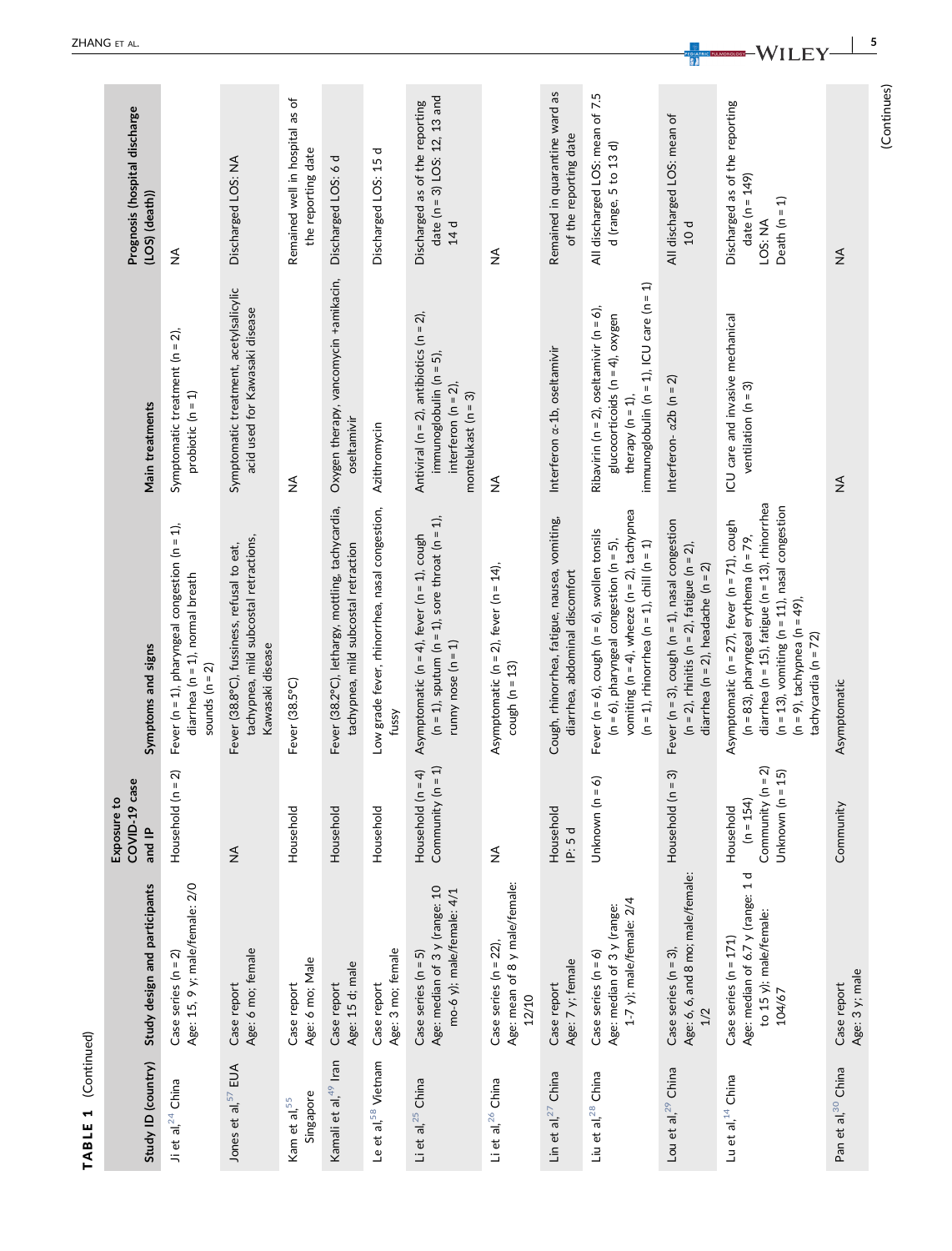| (Continued)<br>$\blacktriangledown$<br>TABLE |                                                                                                             |                                                                       |                                                                                                                                                                                                                                                                 |                                                                                                                                          |                                                                                       |
|----------------------------------------------|-------------------------------------------------------------------------------------------------------------|-----------------------------------------------------------------------|-----------------------------------------------------------------------------------------------------------------------------------------------------------------------------------------------------------------------------------------------------------------|------------------------------------------------------------------------------------------------------------------------------------------|---------------------------------------------------------------------------------------|
| Study ID (country)                           | Study design and participants                                                                               | COVID-19 case<br>Exposure to<br>and IP                                | Symptoms and signs                                                                                                                                                                                                                                              | Main treatments                                                                                                                          | Prognosis (hospital discharge<br>(LOS) (death))                                       |
| Park et al, <sup>53</sup> Korea              | Age: 10 y; female<br>Case report                                                                            | Household                                                             | Mild fever, sputum                                                                                                                                                                                                                                              | Supportive care                                                                                                                          | ᠊ᠣ<br>Discharged LOS: 15                                                              |
| Parri et al, 51 Italy,                       | 17.5 y); male/female: 57/43<br>Age: median of 3.3 y (range, 0-<br>multicenter ( $n = 100$ )<br>Case series, | $= 7$<br>Others ( $n = 48$ )<br>Unknown (n<br>$(n = 45)$<br>Household | $(n = 11)$ , diarrhea $(n = 9)$ , headache $(n = 4)$ ,<br>sore throat ( $n = 4$ ), asymptomatic ( $n = 21$ )<br>Fever (n = 54, >39°C, n = 11), cough (n = 44),<br>shortness of breath ( $n = 11$ ), rhinorrhea<br>$(n = 22)$ , drowsiness $(n = 11)$ , vomiting | 9 patients received respiratory support<br>oxygen, 1 noninvasive ventilation, 1<br>(4 low-flow oxygen, 3 high-flow<br>invasive MV)       | 33 discharged from emergency<br>departments                                           |
| Qiu et al, <sup>31</sup> China               | Case series, multicenter (n = 36)<br>16 y); male/female: 23/13<br>Age: mean of 8.3 y (range: 1-             | $(h = 4)$<br>Community<br>$(n = 32)$<br>Household                     | $tachypnea (n = 1), pharyngeal congestion$<br>Fever (n = 13), dry cough (n = 7), dyspnea or<br>$(n = 1,$ sore throat $(n = 2)$ , vomiting or<br>diarrhea ( $n = 2$ ), headache ( $n = 3$ )                                                                      | Oxygen therapy ( $n = 6$ ), interferon alfa<br>$(n = 36)$ , lopinavir-ritonavir $(n = 14)$                                               | All discharged LOS: mean of 14<br>d (range, 10-20 d)                                  |
| Quan et al, <sup>32</sup> China              | Age: 4 y; female<br>Case report                                                                             | Household                                                             | Asymptomatic                                                                                                                                                                                                                                                    | Interferon a-1b                                                                                                                          | Discharged LOS: 10 d                                                                  |
| et al, 48 Iran<br>Rahimzadeh                 | Age: 2, 5, and 5 y; male/female:<br>Case series $(n = 3)$<br>3/0                                            | $\widehat{\mathfrak{G}}$<br>Household (n =                            | $(n = 3)$ , tachycardia $(n = 2)$ , crackle in both<br>Fever (n = 3), cough (n = 3), tachypnea (n = 3),<br>chills ( $n = 3$ ), myalgia ( $n = 3$ ), weakness<br>lungs ( $n = 3$ )                                                                               | Oxygen therapy ( $n = 3$ ), antibiotics ( $n = 3$ ),<br>oseltamivir ( $n = 3$ )                                                          | ≨                                                                                     |
| See et al, 54 Malaysia                       | Age: 20 mo, 4, 9, and 11 y; male/<br>Case series $(n = 4)$<br>female: 3/1                                   | Household $(n = 2)$                                                   | $(n = 2)$ , runny nose $(n = 1)$ , diarrhea $(n = 1)$<br>Asymptomatic ( $n = 1$ ), fever ( $n = 1$ ), cough                                                                                                                                                     | Symptomatic treatment $(n = 4)$ ,<br>antibiotic $(n = 1)$                                                                                | Discharged LOS: NA                                                                    |
| Shen et al, 33 China                         | Age: median of 8 y (range: 1-<br>12 y); male/female: 3/6<br>Case series (n = 9)                             | IP: median of 7.5 d<br>(range, 1-16 d)<br>Household (n = 9)           | Asymptomatic (n = 2), fever (4/9, 37.5-39.1°C),<br>diarrhea (n = 2), sore throat(n = 1),<br>cough $(n = 1)$                                                                                                                                                     | ritonavir (n-9), azithromycin (n = 5),<br>Oxygen therapy (n = 9), lopiravir/<br>$immunoglobulin (n = 1)$<br>glucocorticoids ( $n = 1$ ), | LOS: 11, 12, 15, 16, 16, and 22 d<br>Discharged as of the reporting<br>date $(n = 6)$ |
| Shi et al, <sup>34</sup> China               | Age: 4 mo; male<br>Case report                                                                              | Household                                                             | Cough, wheeze, dyspnea                                                                                                                                                                                                                                          | methylprednisolone, immunoglobulin<br>Interferon, antibiotic,                                                                            | Discharged LOS: NA                                                                    |
| Song et al, $47$ China                       | Age: median of 8.5 y (range: 11.5<br>mo-14 y); Male/Female: 10/6<br>Case series ( $n = 16$ )                | Household<br>$(n = 12)$                                               | vomiting ( $n = 0$ ), diarrhea ( $n = 0$ ), fatigue<br>Fever ( $n = 5$ ), cough ( $n = 6$ ), dyspnea ( $n = 0$ ),<br>$(n = 0)$ , asymptomatic $(n = 6)$                                                                                                         | Lopinavir-ritonavir (n = 4), oseltamivir<br>$(n = 11)$ , antibiotics $(n = 9)$                                                           | All discharged LOS: median of<br>14 d (range, 8-26 d)                                 |
| Su et al, <sup>35</sup> China                | Age: median of 3.6 y (range: 11<br>mo-9 y); male/female: 3/6<br>Case series $(n = 9)$                       | Household (n = 9)                                                     | Fever (n = 2), cough (n = 1), asymptomatic (n = 6) Interferon (n = 9), ribavirin (n = 1)                                                                                                                                                                        |                                                                                                                                          | All discharged LOS: 2-3 wk                                                            |
| Tang et al, 36 China                         | Age: 10 y; Male<br>Case report                                                                              | Household                                                             | Asymptomatic                                                                                                                                                                                                                                                    | Interferon a-2b, abidol hydrochloride                                                                                                    | Remained in hospital on day 14                                                        |
| Wang et al, 38 China,                        | Age: 1 d; male<br>Case report                                                                               | Household                                                             | Asymptomatic                                                                                                                                                                                                                                                    | Symptomatic treatment, penicillin G                                                                                                      | Discharged LOS: 18 d                                                                  |

<sup>6</sup> | **XA/II EX PRODUCT ALL ANGLES**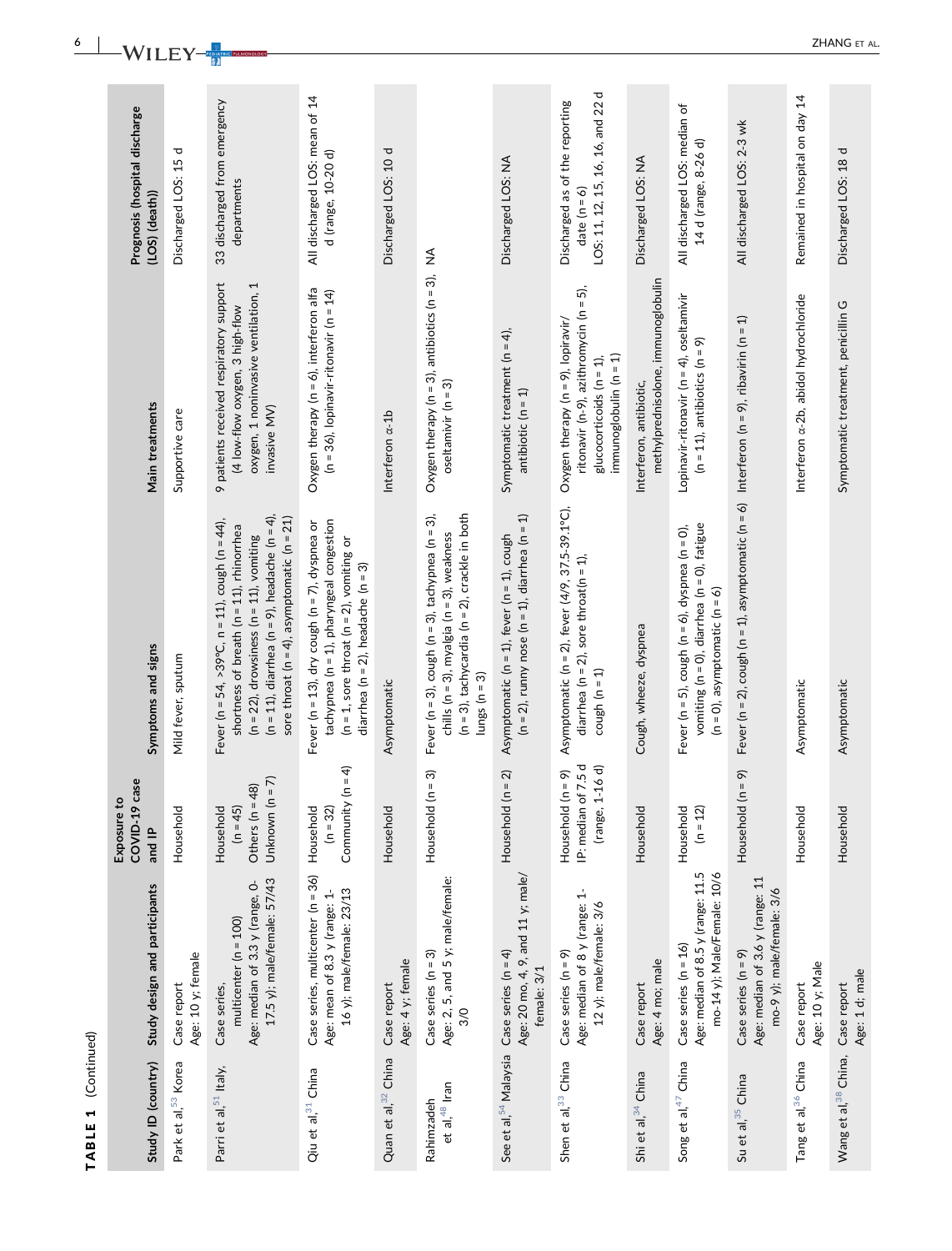| Study ID (country)                                   | Study design and participants                                                                                 | COVID-19 case<br>Exposure to<br>and IP                               | Symptoms and signs                                                                                                                                                                                                                               | Main treatments                                                                                                                                                                     | Prognosis (hospital discharge<br>$(LOS)$ $(death)$            |
|------------------------------------------------------|---------------------------------------------------------------------------------------------------------------|----------------------------------------------------------------------|--------------------------------------------------------------------------------------------------------------------------------------------------------------------------------------------------------------------------------------------------|-------------------------------------------------------------------------------------------------------------------------------------------------------------------------------------|---------------------------------------------------------------|
| Xing et al, <sup>39</sup> China                      | Age: 1.5, 5, and 6 y; male/female:<br>Case series $(n = 3)$<br>$\frac{2}{1}$                                  | Household $(n = 3)$                                                  | Fever (n = 3), cough (n = 1), runny nose (n = 1),<br>diarrhea $(n = 1)$                                                                                                                                                                          | Symptomatic treatment                                                                                                                                                               | ᠊ᠣ<br>All discharged LOS: 19                                  |
| Wang et al, 37 China                                 | Age: mean of 7.1 y (range: 6 mo-<br>17 y); male/female: 15/16<br>Case series (n = 31)                         | Community $(n = 1)$<br>Imported $(n = 9)$<br>Household<br>$(n = 21)$ | fatigue ( $n = 3$ ), sore throat ( $n = 2$ ), headache<br>Asymptomatic ( $n = 4$ ), fever ( $n = 20$ , >39°C,<br>or dizziness ( $n = 3$ ), runny nose ( $n = 2$ ),<br>$n = 1$ ), cough ( $n = 14$ ), diarrhea ( $n = 3$ ),<br>vomiting $(n = 2)$ | alone ( $n = 1$ ), combined use of two or<br>Interferon alone ( $n = 10$ ), oseltamivir<br>more antiviral drugs ( $n = 18$ ).<br>immunoglobulin (n = 2)<br>antibiotics ( $n = 6$ ), | Discharged as of the reporting<br>date ( $n = 24$ )           |
| Xu et al, <sup>40</sup> China                        | Age: (range: 2 mo-15 y); male/<br>Case series ( $n = 10$ )<br>female: 6/4                                     | Community $(n = 3)$<br>Household $(n = 7)$                           | ( $n = 5$ ), sore throat ( $n = 4$ ), rhinorrhea ( $n = 2$ ),<br>Asymptomatic ( $n = 1$ ), fever ( $n = 7$ ), cough<br>diarrhea ( $n = 3$ )                                                                                                      | $\lessgtr$                                                                                                                                                                          | Discharged as of the reporting<br>date ( $n = 4$ )<br>LOS: NA |
| Zhang et al, <sup>41</sup> China                     | Age: 3 mo; female<br>Case report                                                                              | Household                                                            | Fever, cough                                                                                                                                                                                                                                     | Azithromycin + ceftazidime, peramivir                                                                                                                                               | ᅙ<br>Discharged LOS: 15                                       |
| Zhang et al, <sup>42</sup> China                     | Age: 1 y 3 mo; female<br>Case report                                                                          | Household                                                            | Fever, cough, pharyngeal congestion                                                                                                                                                                                                              | Interferon a2b, immunoglobulin                                                                                                                                                      | ᠊ᠣ<br>Discharged LOS: 9                                       |
| Zhang et al, <sup>43</sup> China Case series (n = 3) | Age: (range: 6-9 y); male/female:<br>$\frac{8}{2}$                                                            | $(n = 3)$<br>Household                                               | nasal congestion/runny nose ( $n = 2$ ), fatigue<br>Fever ( $n = 2$ ), cough ( $n = 1$ ), sore throat ( $n = 1$ ),<br>$(n = 0)$ , vomiting/diarrhea $(n = 0)$                                                                                    | Antiviral ( $n = 2$ ), antibiotic ( $n = 1$ )                                                                                                                                       | $\frac{1}{2}$                                                 |
|                                                      | Age: median of 3 y (range: 3 mo-<br>14 y); male/female: 14/11<br>Zheng et al, $44$ China Case series (n = 25) | Community $(n = 5)$<br>Unknown $(n = 4)$<br>Household<br>$(n = 16)$  | Fever (n = 13), cough (n = 11), nasal congestion Antiviral (n = 12), antibiotics (n = 13),<br>$(n = 2)$ , vomiting $(n = 2)$ , diarrhea $(n = 3)$<br>$(n = 2)$ , dyspnea $(n = 2)$ , abdominal pain                                              | replacement therapy $(n = 1)$ , invasive<br>immunoglobulin ( $n = 2$ ), kidney<br>glucocorticoids $(n = 2)$<br>MV ( $n = 2$ )                                                       | Discharged as of the reporting<br>date (n = 1)                |
| Zhou et al, <sup>45</sup> China                      | Age: mean of 1.3 y (range: 7 mo-<br>3 y); male/female: 4/5<br>Case series $(n = 9)$                           | Household (n = 9)                                                    | Asymptomatic ( $n = 5$ ), fever ( $n = 4$ )<br>cough ( $n = 2$ ), runny nose ( $n = 1$ )                                                                                                                                                         | Interferon ( $n = 9$ ), ritonavir ( $n = 9$ )                                                                                                                                       | Remained in hospital as of the<br>reporting date ( $n = 9$ )  |
| Zhu et al, <sup>46</sup> China                       | Case series, multicenter (n = 10) Household<br>Age: (range: 1-17 y); male/<br>female: 5/5                     | $(n = 7)$                                                            | shortness of breath ( $n = 0$ ), vomiting ( $n = 0$ ),<br>$(n = 3)$ , sore throat $(n = 0)$ , headache $(n = 0)$ ,<br>Asymptomatic ( $n = 4$ ), fever ( $n = 4$ ), cough<br>diarrhea ( $n = 0$ )                                                 | Oxygen therapy ( $n = 1$ ), antiviral ( $n = 5$ ),<br>$(n = 0)$ , immunoglobulin $(n = 0)$ , ICU<br>antibiotic ( $n = 1$ ), glucocorticoids<br>$care (n = 0)$                       | Discharged as of the reporting<br>date ( $n = 7$ )<br>LOS: NA |
|                                                      |                                                                                                               |                                                                      | Abbreviations: COVID-19, coronavirus disease-2019; ICU, intensive care unit; IP, incubation period; LOS, length of stay; MV, mechanical ventilation NA, not available.                                                                           |                                                                                                                                                                                     |                                                               |

TABLE 1 (Continued)

TABLE 1 (Continued)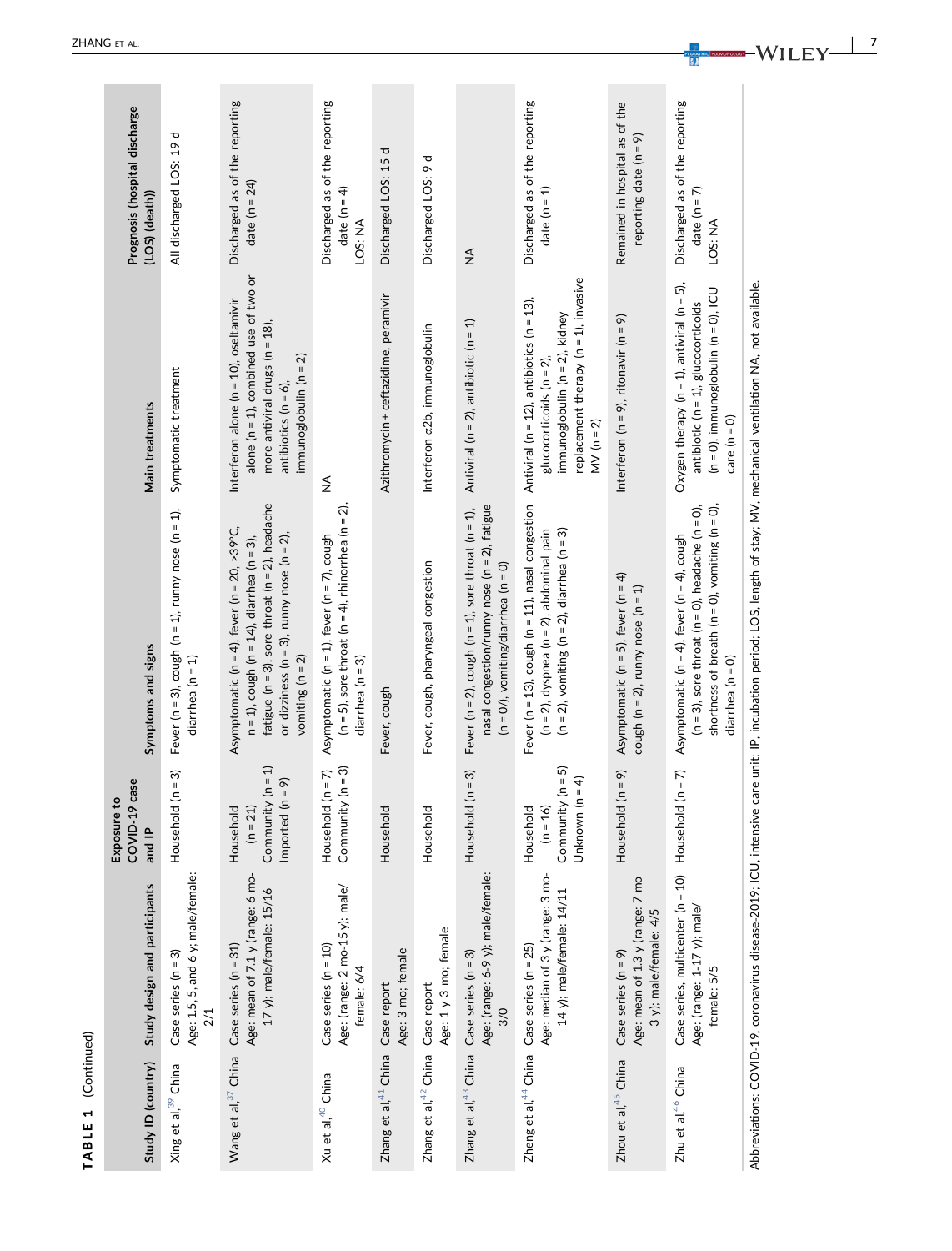<span id="page-7-0"></span>TABLE 2 Meta-analysis of epidemiological, clinical, radiological, and laboratory findings of COVID-19 in children

| <b>Variables</b>                                      | No. of studies <sup>a</sup> | Events/patients (n) | Pooled mean<br>prevalence (95% CI) | $I^2$ (%)    |
|-------------------------------------------------------|-----------------------------|---------------------|------------------------------------|--------------|
| History of exposure to COVID-19<br>patient            |                             |                     |                                    |              |
| Household exposure                                    | 42                          | 402/516             | 87% (77-95%)                       | 79           |
| Other types of exposure                               | 42                          | 79/516              | 9% (2-20%)                         | 83           |
| Unknown                                               | 42                          | 35/516              | 1% (0-4%)                          | 35           |
| <b>Clinical findings</b>                              |                             |                     |                                    |              |
| Asymptomatic                                          | 45                          | 117/551             | 18% (11-27%)                       | 69           |
| Fever                                                 | 45                          | 269/551             | 53% (45-61%)                       | 52           |
| $>39.0^{\circ}$ C                                     | 11                          | 38/409              | 7% (4-10%)                         | $\mathsf{O}$ |
| Cough                                                 | 45                          | 231/551             | 39% (30-47%)                       | 59           |
| Sore throat/pharyngeal<br>erythema                    | 41                          | 121/502             | 14% (4-28%)                        | 87           |
| Nasal symptoms (rhinorrhea,<br>stuffy nose, sneezing) | 41                          | 68/509              | 7% (3-14%)                         | 55           |
| Tachypnea/dyspnea                                     | 41                          | 82/503              | 8% (2-15%)                         | 73           |
| Diarrhea                                              | 41                          | 53/502              | 8% (3-14%)                         | 54           |
| Vomiting                                              | 38                          | 31/485              | 2% (0-5%)                          | 25           |
| Fatigue/weakness                                      | 10                          | 31/390              | 5% (0-13%)                         | 69           |
| Headache                                              | 10                          | 14/391              | 3% (0-12%)                         | 59           |
| Radiological findings                                 |                             |                     |                                    |              |
| Normal                                                | 44                          | 162/434             | 36% (28-45%)                       | 46           |
| Ground-glass opacities                                | 45                          | 151/470             | 28% (18-39%)                       | 73           |
| Patchy consolidations                                 | 44                          | 150/434             | 33% (23-43%)                       | 64           |
| Laboratory findings                                   |                             |                     |                                    |              |
| Leukocytosis                                          | 22                          | 47/243              | 15% (9-21%)                        | 8            |
| Leukopenia                                            | 15                          | 48/314              | 14% (6-26%)                        | 75           |
| Lymphocytosis                                         | 8                           | 67/157              | 35% (14-59%)                       | 81           |
| Lymphcytopenia                                        | 24                          | 61/323              | 13% (7-20%)                        | 48           |
| <b>Increased CRP</b>                                  | 27                          | 50/265              | 17% (7-29%)                        | 67           |
| <b>Increased PCT</b>                                  | 22                          | 56/254              | 10% (1-22%)                        | 79           |
| <b>Increased ALT</b>                                  | 24                          | 35/290              | 9% (3-15%)                         | 44           |
| <b>Increased AST</b>                                  | 23                          | 58/280              | 18% (9-28%)                        | 64           |
| Increased creatinine                                  | 9                           | 48/184              | 4% (0-25%)                         | 91           |
| Increased urea                                        | 5                           | 22/139              | 5% (0-19%)                         | 73           |
| Increased LDH                                         | 11                          | 59/196              | 29% (16-43%)                       | 60           |
| Increased creatine kinase                             | 21                          | 68/206              | 21% (8-37%)                        | 75           |
| Increased D-dimer                                     | 19                          | 37/269              | 12% (4-22%)                        | 45           |

Abbreviations: ALT, alanine aminotransferase; AST, aspartate aminotransferase; CI, confidence interval; COVID‐19, coronavirus disease‐2019; CRP, C‐reactive protein; CT, computed tomography; LDH, lactate dehydrogenase; PCT, procalcitonin.

<span id="page-7-1"></span> ${}^{a}$ Both Lu<sup>[22](#page-11-0)</sup> (n = 171) and Yu<sup>[23](#page-11-0)</sup> (n = 82) were from Wuhan Children's Hospital, and Yu<sup>23</sup> contributed data only to meta-analysis of laboratory findings.

which 18% (95% CI: 11%‐27%) were asymptomatic. The most common symptoms and signs were fever (53%, 95% CI: 45%‐61%), cough (39%, 95% CI: 30%‐47%), and sore throat or pharyngeal erythema (14%, 95% CI: 4%‐28%). The less common symptoms and signs included tachypnea/dyspnea, nasal symptoms, diarrhea, vomiting, fatigue/weakness, and headache (Table [2](#page-7-0)). The sensitivity analysis excluding series of 20 single cases yielded almost identical results.

Nine patients had severe/critical COVID‐19, of which three were from one series of 171 cases, $14$  two from one series of 25 cases,  $44$  two from one series of 100 cases,  $51$  one from a series of six cases, $28$  and one from a single case report.<sup>[19](#page-11-0)</sup> All but two patients had underlying medical conditions, such as hydronephrosis  $(n = 1)$ , leukemia receiving maintenance chemotherapy  $(n = 1)$ , intussusception ( $n = 1$ ), encephalopathy ( $n = 1$ ), and congenital heart diseases  $(n = 3)$ .

Chest images were obtained in all but one patient, $52$  and most of them (86%) were chest CT scans. The most common findings were patchy consolidations (33%, 95% CI: 23%‐43%) and ground glass opacities associated or not with consolidations (28%, 95% CI: 18%‐39%),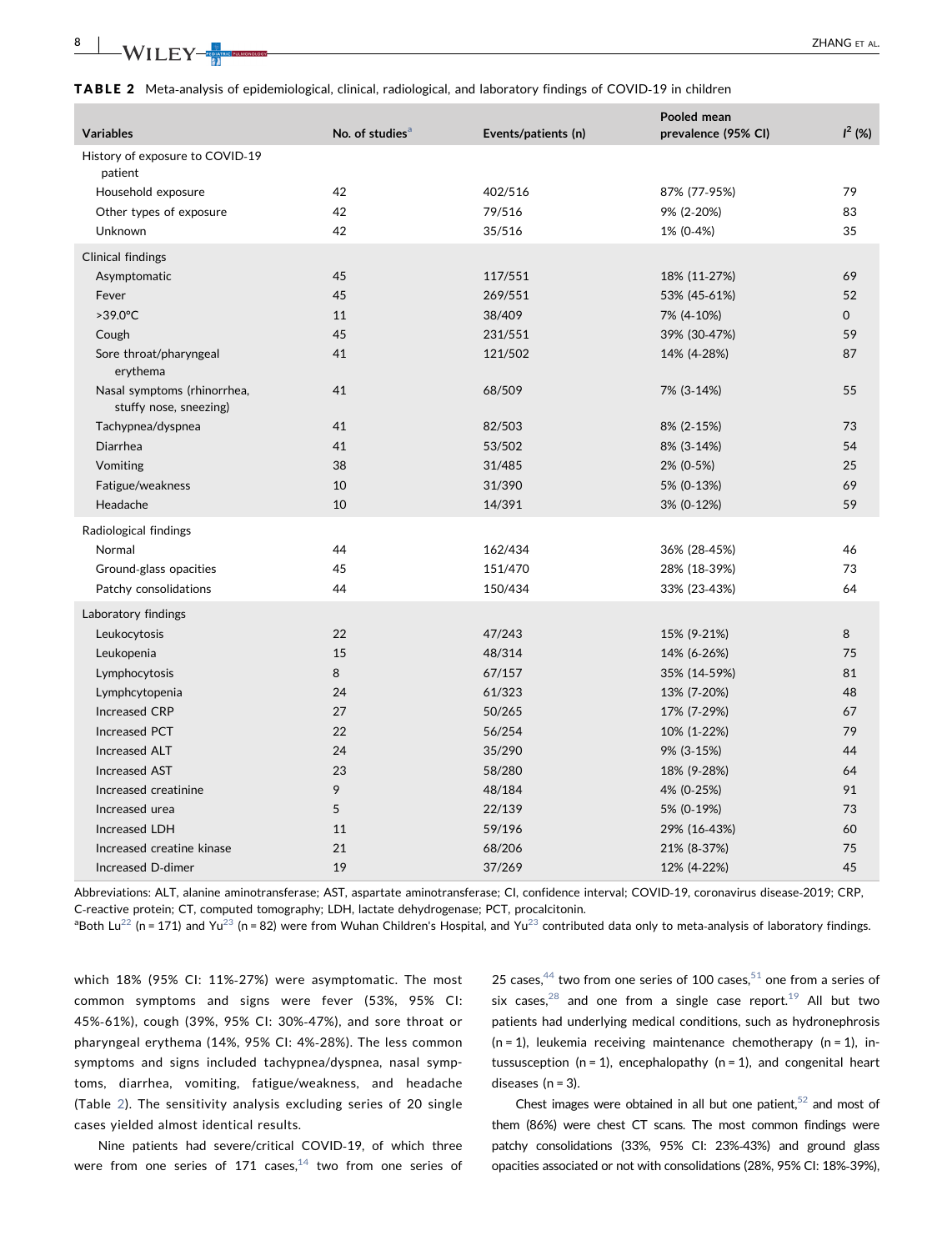but 36% (95% CI: 28%‐45%) of patients had normal CT images (Table [2\)](#page-7-0). The sensitivity analysis excluding series of 20 single cases yielded almost identical results. Among 161 patients with available data on lesion distribution of CT images, 68% (95% CI: 47%‐87%) of abnormalities were unilateral.

## 3.3 | Laboratory findings

SARS‐CoV‐2 was detected in nasopharyngeal and/or throat (NPT) specimens by reverse transcription‐polymerase chain reaction (RT‐PCR) testing in all 551 patients. Nine case series with a total of 92 patients reported duration of viral RNA shedding in NPT specimens.<sup>[7,33,35,37,39,40,43,47,54](#page-10-0)</sup> The pooled average mean duration was 11.2 days (95% CI: 9.6-12.8 days,  $l^2$  = 62). The range of shedding duration reported by nine case series was 6 to 22 days (n = 10),<sup>7</sup> 9 to 20 days (n = 6),  $33$  7 to 16 days (n = 9),  $35$  7 to 23 days (n = 31),  $37$ 10 to 15 days (n = 3),  $39$  3 to 16 days (n = 10),  $40$  7 to 14 days (n = 3),  $43$ 2 to 24 days (n = 16),  $^{47}$  $^{47}$  $^{47}$  and 9 to 18 days (n = 4),  $^{54}$  respectively.

In four series of cases<sup>[7,35,39,40](#page-10-0)</sup> and one single case,<sup>[9](#page-10-0)</sup> RT-PCR testing for SARS‐CoV‐2 was performed in both NPT and fecal/ rectal specimens. Among the 29 tested patients, 22 had positive fecal/rectal RT‐PCR tests. The duration of viral RNA shedding in fecal/rectal specimens was much longer than that in NPT specimens in all 22 patients. All but one patient had a duration of viral RNA shedding longer than 2 weeks in fecal/rectal specimens. In at least five patients, fecal/rectal RT‐PCR tests remained positive for more than 30 days.

A total of 141 patients with COVID‐19 from six case series had tests for other respiratory pathogens. In a subset (n = 82) of a series of 171 cases, $15$  23 patients had co-infections (three respiratory syncytial virus RSV, one influenza virus, one adenovirus, 17 Mycoplasma pneumoniae, one bacteria). In another series of 25 cases,  $44$  six patients had co-infections (two influenza virus, three mycoplasma pneumoniae, and one bacteria). Six patients from a series of nine cases had testing, $45$  and RSV was identified in one patient. No co-infection was found in three series of cases with a total of 28 patients.<sup>[7,11,40](#page-10-0)</sup> The pooled prevalence of coinfections of SARS‐CoV‐2 with other respiratory pathogens was 10% (95% CI: 1%‐24%, I <sup>2</sup> = 65).

A battery of laboratory tests was performed in children with COVID‐19. The more common laboratory abnormalities included lymphocytosis (35%, 95% CI: 14%‐59%), increased lactate dehydrogenase (29%, 95% CI: 16%‐43%), increased creatine kinase (21%, 95% CI: 8%‐37%), and increased aspartate aminotransferase (18%, 95% CI: 9%‐28%) (Table [2\)](#page-7-0).

Four case series reported oxygen saturation. In one series of 36 cases, all had normal oxygen saturation. $31$  One percent of patients in a series of 100 cases<sup>[51](#page-11-0)</sup> and 2.3% of patients in another series of 171 cases<sup>[14](#page-10-0)</sup> had oxygen saturation <92% during the period of hospitalization. In a series of three cases from Iran, $48$  all had oxygen saturation below 92%. The pooled mean prevalence of oxygen saturation <92% was 4% (95% CI: 0%-17%,  $I^2 = 84$ ).

#### 3.4 | Treatment

Forty-two studies<sup>[7,9,14,15,18](#page-10-0)-25,27-39,41-51,53-58</sup> with 381 cases of COVID‐19 provided available data on treatments. All patients received symptomatic treatment. Antiviral agents were given in 227 patients (74%, 95% CI: 52%‐92%). Inhaled interferon α (IFN‐α) was the most commonly used antiviral drug. Other reported antivirals were ribavirin, oseltamivir, lopinavir, ritonavir, and litonavir. Antibiotics were used in 138 patients (40%, 95% CI: 19%‐ 63%). Other treatments included intravenous immunoglobulin therapy (n = 15, 3%, 95% CI: 0%‐10%), oxygen therapy (n = 30, 4%, 95% CI: 1%‐10%), and systematic corticosteroids (n = 10, 1%, 95% CI: 0%‐3%). Six patients with severe/critical COVID‐19 needed invasive mechanical ventilation.

## 3.5 | Prognosis

Of 451 hospitalized children with COVID‐19, 83% (95% CI: 67%‐95%) were discharged as of the reporting date, with at least one negative RT‐PCR testing for SARS‐CoV‐2 in nasopharyngeal/ throat specimens. The pooled average mean length of hospital stay was 12.5 days (95% CI: 11.1‐14.0 days) among 182 discharged patients with available data. Of nine patients with severe/critical COVID, six needed intensive care with mechanical ventilation,  $14,44,51$ and all had major underlying medical conditions. One 10‐month‐old child with intussusception had multiple organ failure, and died 4 weeks after admission. $14$ 

## 4 | DISCUSSION

This systematic review included 46 studies reporting 551 pediatric patients with laboratory-confirmed COVID-19 between early January and late March 2020, of which 429 cases (78%) were from China, 11 cases (2%) from other Asian countries, and 110 cases (20%) from Europe (Italy and Spain). The patients' age ranged from 1 day to 17.5 years old, and 57% (95% CI: 53%‐62%) were males. Eighty‐ seven percent (95% CI: 77%‐95%) of patients had household exposure to COVID‐19 cases. Some similar demographic and epidemiological characteristics were reported in a preliminary analysis of 2,572 pediatric cases of COVID-19 in the USA. $3$  The median age was 11 years, ranging from 0 to 17 years, and 57% of patients were males. Among 184 (7.2%) pediatric cases with known exposure information, 91% had exposure to a patient with COVID‐19 in the household or community.

Mild-to-moderate fever and cough were the most common symptoms among 551 children with COVID‐19 (53%, 95% CI: 45%‐ 61% and 39%, 95% CI: 30%‐47%, respectively), but much less frequently than that reported by a systematic review in adult patients (92.8%, 95% CI: 89.4%‐96.2% and 57.6%, 95% CI: 40.8%‐ 74.4%, respectively).<sup>59</sup> Eighteen percent (95% CI: 11%-27%) of 551 children with laboratory‐confirmed COVID‐19 were asymptomatic,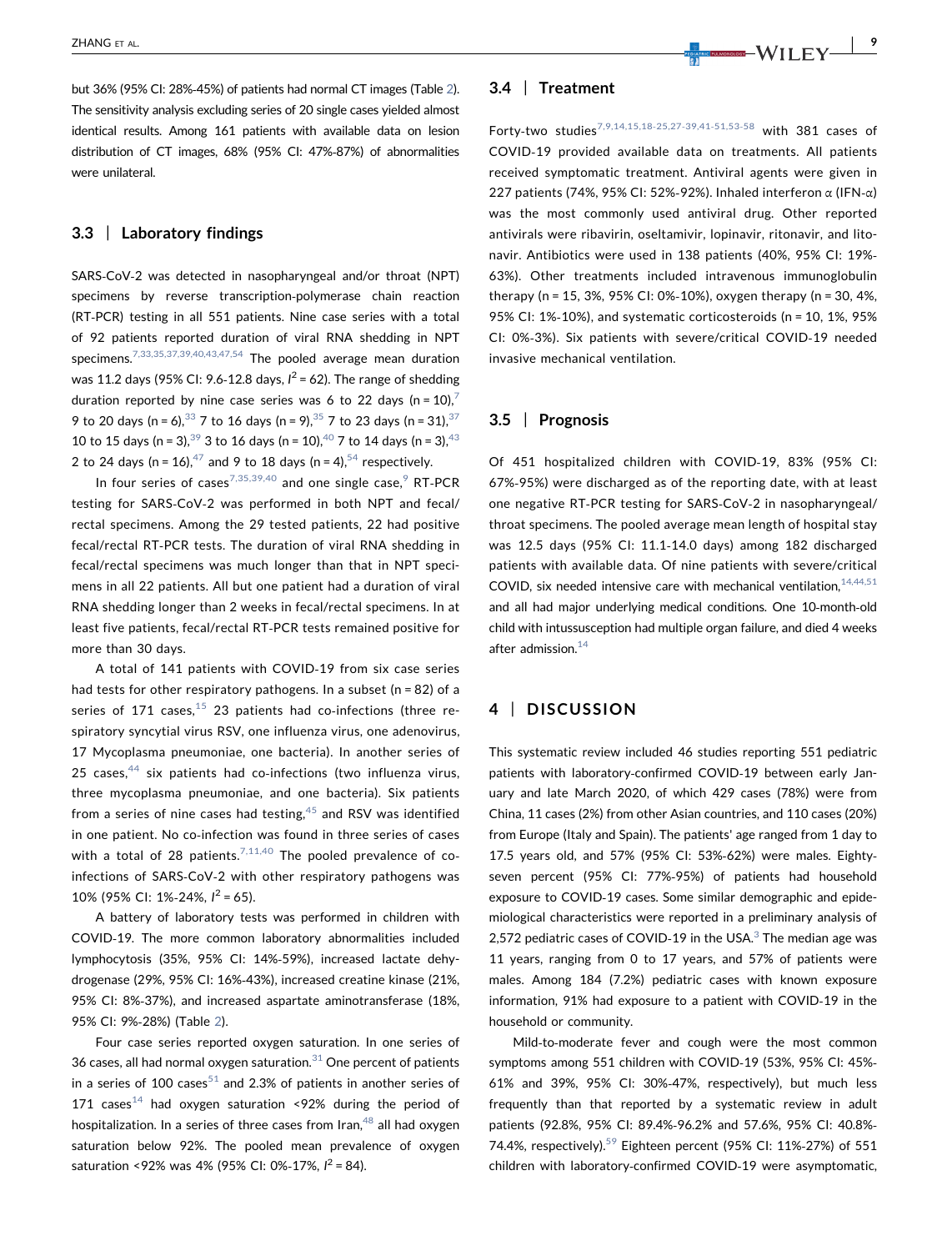while the prevalence of asymptomatic cases was 12.9% among 731 pediatric patients with laboratory‐confirmed COVID‐19 reported to the Chinese CDC from [16](#page-11-0) January to 8 February 2020.<sup>16</sup> Among 2572 children with COVID‐19 in the USA, only 291 (11%) had available data on signs and symptoms. $3$  Fifty-six percent of pediatric patients had fever, 54% had cough, and 13% had shortness of breath, compared with 71%, 80%, and 43%, respectively, among patients aged 18 to 64 years. The prevalence of asymptomatic cases was not estimated in this U.S. cohort of pediatric patients with COVID‐19 because of incomplete symptom information.

Biochemical laboratory tests were often used to measure inflammatory markers and to detect possible hepatic, renal, and cardiac damage in patients with COVID‐19. However, only a small proportion of pediatric cases included in this review had abnormal results. Lymphocytopenia is common at the early stage of COVID‐19 in adult patients, and it can predict the disease severity and prognosis. $^{60}$  $^{60}$  $^{60}$ However, most of pediatric patients included in the review had normal white blood cell count without lymphocyte depletion, which may suggest less immune dysfunction in children after the SARS‐CoV‐2 infection.

Chest CT scans were routinely used in patients with COVID‐19. Ground glass opacity (GGO) and consolidation were the most common CT findings in adult patients with COVID‐19, ranging from 54% to 100% for GGO and 31% to 71% for consolidation, and with a predominantly bilateral and peripheral distribution.<sup>[61](#page-12-0)-63</sup> One systematic review of 10 studies involving 2657 adult patients showed a pooled sensitivity of 93% (95% CI: 85%‐97%) of chest CT on detection of COVID-19 confirmed by RT-PCR testing.<sup>64</sup> Low specificity was reported by one included study (25%, 95% CI: 22%‐30%). Ground glass opacities on chest CT were observed in a subgroup of 15 asymptomatic adult patients with COVID‐19, substantiating previous anecdotal reports that asymptomatic patients could have CT abnormalities before symptom onset. All these results suggest that chest CT is a sensitivity modality for detecting COVID‐19 pneumonia in adults, even in asymptomatic individuals, and may be considered as a screening tool, together with RT‐PCR. This systematic review showed that GGO and consolidation were also the most common CT abnormalities in children with COVID‐19. However, the prevalence of such CT findings in pediatric cases was much lower than that in adult patients, and the lesions were usually unilateral and less extensive. Moreover, 36% (95% CI: 28%‐45%) of children with laboratory‐confirmed COVID‐19 had normal CT images. Thus, the role of chest CT scan, and even single or serial chest X‐rays, in the diagnosis and assessment of pediatric patients with COVID‐19 needs to be defined further.

There is currently no approved treatment for COVID‐19 in adults as well as in children. However, among 381 pediatric cases in this review with available data on treatments, 74% (95% CI, 52%‐ 92%) were treated with at least one antiviral drug, and inhaled IFN‐α was the most commonly used antiviral agent. IFN- $\alpha$  exerts its antiviral effect mainly by inducing the expression of antiviral proteins and activating cellular immunity. Several multi-center studies from China have shown that inhaled IFN- $\alpha$  can reduce viral load, alleviate symptoms, and shorten disease duration in children with viral infections, including bronchiolitis and viral pneumonia. $65-67$  $65-67$  The Chinese Experts Consensus Statement on Diagnosis, Treatment, and Prevention of COVID‐19 in Children has listed nebulized IFN‐α as a choice of treatment. $68$  This may explain high prevalence of children with COVID-19 treated with inhaled IFN-α in this review. There is at least one ongoing randomized trial to assess the efficacy and safety of inhaled IFN- $\alpha$  in children with COVID-19.<sup>[69](#page-12-0)</sup> Until new evidence is available, it seems prudent to not recommend use of inhaled IFN‐α in these patients.

Other antiviral agents used in the patients included in this review were lopinavir and ritonavir. However, one latest randomized trial with 199 adult patients with COVID‐19 failed to show significant benefit of treatment with lopinavir‐ritonavir on time to clinical improvement, mortality, intensive care unit (ICU) length of stay, and length of hospital stay, compared with standard care.<sup>70</sup> Moreover, lopinavir‐ritonavir was stopped early in 13.8% of patients because of adverse events.

Children with COVID‐19 seem to have less severe disease and better prognosis than adults. Of 551 pediatric cases with laboratory‐ confirmed COVID‐19 included in this review, only nine had severe/ critical disease. Six patients needed invasive mechanical ventilation, and one of them died. All of these six patients had major underlying medical condition. Among a nationwide case series of 2135 pediatric patients with COVID‐19 (728 laboratory‐confirmed cases) reported to the Chinese CDC, $^{16}$  $^{16}$  $^{16}$  55.4% were classified as asymptomatic or mild, 38.8% were classified as moderate, and 5.8% were classified as severe/critical. The proportion of severe and critical cases was 10.6%, 7.3%, 4.2%, 4.1%, and 3.0% for the age group of <1, 1 to 5, 6‐10, 11 to 15, and ≥16 years, respectively. One 14‐year‐old boy died, but it is not clear whether this adolescent had underlying condition.

In the U.S. cohort of pediatric COVID-19 cases, $3$  children aged <1 year accounted for the highest percentage (15%‐62%) of hospitalization among 745 (29% of total cohort) cases with known hospitalization status. Among 345 cases with information on underlying conditions, 23% had at least one health problem, such as chronic lung disease (including asthma), cardiovascular disease, and immunosuppressive conditions. Seventy‐seven percent of hospitalized patients, including six patients admitted to an ICU, have one or more underlying condition. Three deaths were reported in the U.S. cohort of 2572 pediatric cases; however, review of these cases is ongoing to confirm COVID‐19 as the likely cause of death. These results may suggest that patient's age and underlying medical condition are possible host factors associated with susceptibility to COVID‐19, disease severity, and prognosis in pediatric patients.

The results of this systematic review have implications for clinical practice and research. First, previously healthy children with COVID‐19 usually have mild symptoms and good prognosis. The diagnosis is generally suspected from history of household exposure to COVID‐19 case. For these patients, the management should focus on symptomatic and supportive care. In mild cases, unnecessary laboratory and imaging evaluation and unproven treatment should be avoided. Second, more attention should be given to children with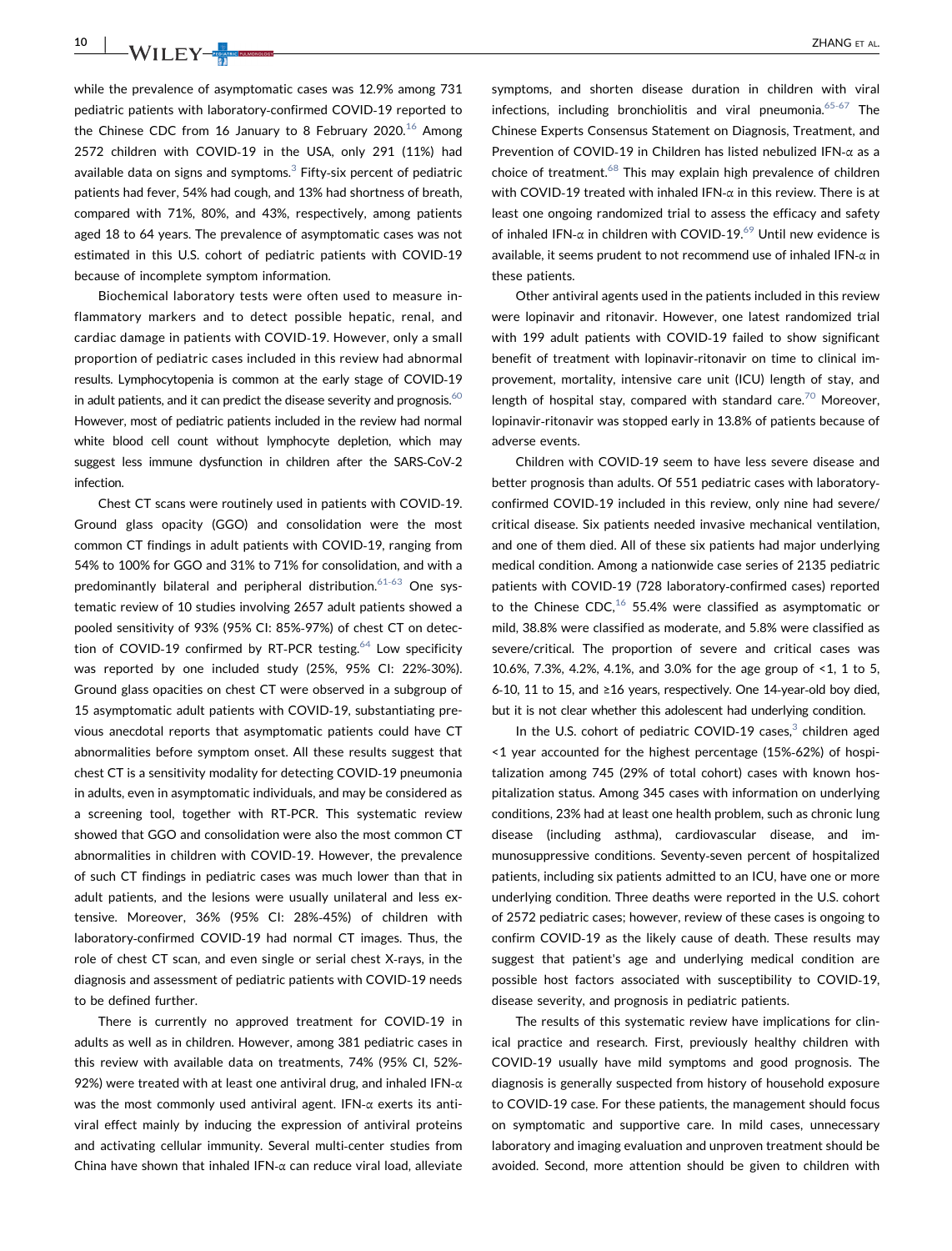COVID‐19 and major underlying medical conditions. These patients are more likely to have severe or critical disease and poor prognosis. Third, currently available evidence regarding COVID‐19 in children is mainly descriptive and anecdotal, and many questions remain unanswered. What are the risk factors for COVID‐19 in children? Why do children seem to be less affected by COVID‐19? What is the role of radiological imaging in the diagnosis and assessment of children with COVID-19, and is there any advantage of CT scan over plain X‐ray? What are the effective treatments for children with COVID‐19? Could the WHO algorithm for the management of acute respiratory infections in children be applicable to patients with mild‐ to moderate COVID‐19, especially in low‐middle‐income countries? What are the prognosis factors for children with COVID‐19? What is the clinical implication of prolonged fecal shedding of SARS‐CoV‐2 RNA in children with COVID-19? Further prospective multicenter studies are needed to answer these questions.

This review has several limitations. The majority of included studies were conducted in China and other Asian countries, and thus caution should be taken when applying the findings of this review to Western populations. The retrospective data collection might have caused lack of accuracy and missing data for some clinical and laboratory variables. All the studies included in the review were case series or case reports which provide low‐ to very low‐ level evidence. However, this is the best available evidence to date for a previously unknown disease. We used a comprehensive search strategy to identify larger number of relevant studies, and both visual inspection of the funnel plots and Egger's test did show substantial publication bias (Figures S1,2). We recognize, however, that some Chinese studies published in local medical journals might not be identified and included in the review.

In conclusion, children of all ages can get COVID‐19, although they appear to be affected less commonly than adults. Mild-tomoderate fever and cough are the most common symptoms, but much less frequently than that reported in adults, and 18% of patients may be asymptomatic. Ground glass opacity and consolidation are the most common CT abnormalities in children with COVID‐19. The prevalence of such CT findings in pediatric cases is lower than that in adult patients, and 36% of children with laboratory‐confirmed COVID‐19 may have normal CT images. Previously healthy children with COVID-19 usually have mild symptoms and good prognosis. However, children with COVID‐19 and major underlying medical condition are more likely to have severe or critical disease, and poor prognosis, even death. To date, there is no approved treatment for COVID‐19.

## CONFLICT OF INTERESTS

The authors declare that there are no conflict of interests.

#### AUTHOR CONTRIBUTIONS

LZ conceptualized and designed the study, participated in trial selection, quality assessment, data collection, data analysis and interpretation, drafted the protocol and the review article, and approved the final manuscript as submitted. TGP and MVFS provided input for

<span id="page-10-0"></span> $\frac{1}{2}$ Zhang et al.  $\frac{1}{2}$   $\frac{1}{2}$   $\frac{1}{2}$   $\frac{1}{2}$   $\frac{1}{2}$   $\frac{1}{2}$   $\frac{1}{2}$   $\frac{1}{2}$   $\frac{1}{2}$   $\frac{1}{2}$   $\frac{1}{2}$   $\frac{1}{2}$   $\frac{1}{2}$   $\frac{1}{2}$   $\frac{1}{2}$   $\frac{1}{2}$   $\frac{1}{2}$   $\frac{1}{2}$   $\frac{1}{2}$   $\frac{1}{2}$ 

study conception and design, participated in trial selection, quality assessment and data collection, critically revised the manuscript, and approved the final manuscript as submitted. PC provided input for study conception and design, critically revised the manuscript, and approved the final manuscript as submitted.

## ORCID

## Liniie Zhang **b** <http://orcid.org/0000-0001-5150-5840> Paulo Camargos **b** <http://orcid.org/0000-0003-4731-291X>

#### REFERENCES

- 1. Dong E, Du H, Gardner. An interactive web‐based dashboard to track COVID‐19 in real time. Lancet Infect Dis. 2020;20:533‐534. [https://](https://doi.org/10.1016/S1473-3099(20)30120-1) [doi.org/10.1016/S1473-3099\(20\)30120-1](https://doi.org/10.1016/S1473-3099(20)30120-1)
- 2. Wu Z, McGoogan JM. Characteristics of and important lessons from the coronavirus disease 2019 (COVID‐19) outbreak in China: summary of a report of 72 314 cases from the Chinese Center for Disease Control and Prevention. JAMA. 2020;323:1239. [https://doi.org/10.](https://doi.org/10.1001/jama.2020.2648) [1001/jama.2020.2648](https://doi.org/10.1001/jama.2020.2648)
- 3. CDC COVID‐19 Response Team. Coronavirus disease 2019 in children—United States, 12 February to 2 April 2020. MMWR Morb Mortal Wkly Rep. 2020;69(14):422‐426. [https://doi.org/10.15585/](https://doi.org/10.15585/mmwr.mm6914e4) [mmwr.mm6914e4](https://doi.org/10.15585/mmwr.mm6914e4)
- 4. European Centre for Disease Prevention and Control Rapid risk assessment: coronavirus disease 2019 (COVID‐19) pandemic: increased transmission in the EU/EEA and the UK—eighth update. [https://www.ecdc.](https://www.ecdc.europa.eu/en/publications%2010data/rapid%2010risk%2010assessment%2010coronavirus%2010disease%20102019%2010covid%201019%2010pandemic%2010eighth%2010update) [europa.eu/en/publications-data/rapid-risk-assessment-coronavirus](https://www.ecdc.europa.eu/en/publications%2010data/rapid%2010risk%2010assessment%2010coronavirus%2010disease%20102019%2010covid%201019%2010pandemic%2010eighth%2010update)[disease-2019-covid-19-pandemic-eighth-update](https://www.ecdc.europa.eu/en/publications%2010data/rapid%2010risk%2010assessment%2010coronavirus%2010disease%20102019%2010covid%201019%2010pandemic%2010eighth%2010update). Accessed 10 April 2020.
- 5. Zhu N, Zhang D, Wang W, et al. A novel coronavirus from patients with pneumonia in China, 2019. N Engl J Med. 2020;382(8):727‐733. <https://doi.org/10.1056/NEJMoa2001017>
- 6. Huang C, Wang Y, Li X, et al. Clinical features of patients infected with 2019 novel coronavirus in Wuhan, China. Lancet. 2020;395(10223): 497‐506. [https://doi.org/10.1016/S0140-6736\(20\)30183-5](https://doi.org/10.1016/S0140-6736(20)30183-5)
- 7. Cai J, Xu J, Lin D, et al. A case series of children with 2019 novel coronavirus infection: clinical and epidemiological features. Clin Infect Dis. 2020. <https://doi.org/10.1093/cid/ciaa198>
- 8. Feng K, Yun YX, Wang XF, et al. Analysis of CT features of 15 children with 2019 novel coronavirus infection. Zhonghua Er Ke Za Zhi. 2020; 58(0):E007. <https://doi.org/10.3760/cma.j.issn.0578-1310.2020.0007>
- 9. Chan JFW, Yuan S, Kok KH, et al. A familial cluster of pneumonia associated with the 2019 novel coronavirus indicating person-toperson transmission: a study of a family cluster. Lancet. 2020;395: 514‐523. [https://doi.org/10.1016/S0140-6736\(20\)30154-9](https://doi.org/10.1016/S0140-6736(20)30154-9)
- 10. Ludvigsson JF. Systematic review of COVID‐19 in children shows milder cases and a better prognosis than adults. Acta Paediatr. 2020; 109:1088‐1095. <https://doi.org/10.1111/apa.15270>
- 11. De Souza TH, Nadal JA, Nogueira RJN, Pereira RM, Brandao MB. Clinical manifestations of children with COVID‐19: a systematic review. MedRxiv. <https://doi.org/10.1101/2020.04.01.20049833>
- 12. Castagnoli R, Votto M, Licari A, et al. Severe acute respiratory syndrome coronavirus 2 (SARS‐CoV‐2) infection in children and adolescents: a systematic review. JAMA Pediatr. 2020. [https://doi.org/10.](https://doi.org/10.1001/jamapediatrics.2020.1467) [1001/jamapediatrics.2020.1467](https://doi.org/10.1001/jamapediatrics.2020.1467)
- 13. National Institutes of Health. Study quality assessment tools. [https://](https://www.nhlbi.nih.gov/health%2010topics/study%2010quality%2010assessment%2010tools) [www.nhlbi.nih.gov/health-topics/study-quality-assessment-tools.](https://www.nhlbi.nih.gov/health%2010topics/study%2010quality%2010assessment%2010tools) Accessed 6 April 2020.
- 14. Lu X, Zhang L, Du H, et al. SARS-CoV-2 infection in children. N Engl J Med. 2020. <https://doi.org/10.1056/NEJMc2005073>
- 15. Yu H, Cai Q, Dai X, Liu X, Sun H. The clinical and epidemiological features and hints of 82 confirmed COVID‐19 pediatric cases aged 0‐16 in Wuhan, China. medRxiv <https://doi.org/10.1101/2020.03.15.20036319>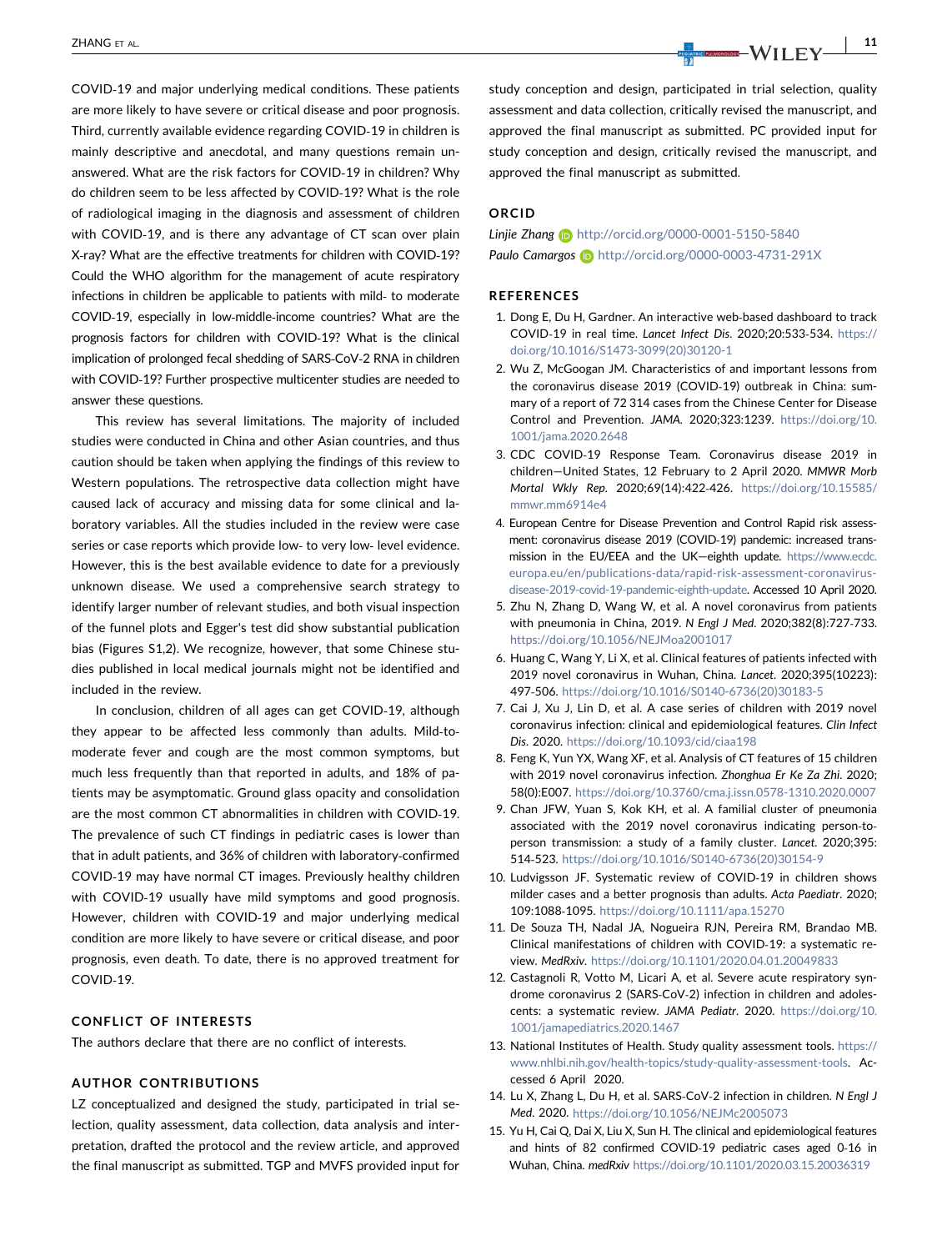<span id="page-11-0"></span>12 | W/II FV **Top The Contract of AL.** 

- 16. Dong Y, Mo X, Hu Y, et al. Epidemiology of COVID‐19 among children in China. Pediatrics. 2020:e20200702. [https://doi.org/10.1542/peds.](https://doi.org/10.1542/peds.2020-0702) [2020-0702](https://doi.org/10.1542/peds.2020-0702)
- 17. Wei M, Yuan J, Liu Y, Fu T, Yu X, Zhang ZJ. Novel coronavirus infection in hospitalized infants under 1 year of age in China. JAMA. 2020;323:1313. <https://doi.org/10.1001/jama.2020.2131>
- 18. Chen D, Li Y, Deng X, et al. Four cases from a family cluster were diagnosed as COVID‐19 after 14‐day of quarantine period. J Med Virol. 2020. <https://doi.org/10.1002/jmv.25849>
- 19. Cui Y, Tian M, Huang D, et al. A 55‐day‐old female infant infected with 2019 novel coronavirus disease: presenting with pneumonia, liver injury, and heart damage. J Infect Dis. 2020;221:1775‐1781. [https://](https://doi.org/10.1093/infdis/jiaa113) [doi.org/10.1093/infdis/jiaa113](https://doi.org/10.1093/infdis/jiaa113)
- 20. Du W, Yu J, Wang H, et al. Clinical characteristics of COVID‐19 in children compared with adults in Shandong province, China. Infection. 2020. <https://doi.org/10.1007/s15010-020-01427-2>
- 21. Han YN, Feng ZW, Sun LN, et al. A comparative‐descriptive analysis of clinical characteristics in 2019‐coronavirus‐infected children and adults. J Med Virol. 2020:jmv.25835. <https://doi.org/10.1002/jmv.25835>
- 22. He G, Sun W, Wu J, Cai J. Serial computed tomography manifestations in a child with coronavirus disease (COVID‐19). Indian Pediatr. 2020;57:467‐468.
- 23. Huang L, Zhang X, Zhang X, et al. Rapid asymptomatic transmission of COVID‐19 during the incubation period demonstrating strong infectivity in a cluster of youngsters aged 16‐23 years outside Wuhan and characteristics of young patients with COVID‐19: a prospective contact-tracing study. J Infect. 2020;80:e1-e13. [https://doi.org/10.](https://doi.org/10.1016/j.jinf.2020.03.006) [1016/j.jinf.2020.03.006](https://doi.org/10.1016/j.jinf.2020.03.006)
- 24. Ji LN, Chao S, Wang YJ, et al. Clinical features of pediatric patients with COVID-19: a report of two family cluster cases. World J Pediatr. 2020. <https://doi.org/10.1007/s12519-020-00356-2>
- 25. Li W, Cui H, Li K, Fang Y, Li S. Chest computed tomography in children with COVID-19 respiratory infection. Pediatr Radiol. 2020;50: 796‐799. <https://doi.org/10.1007/s00247-020-04656-7>
- 26. Li B, Shen J, Li L, Yu C. Radiographic and clinical features of children with 2019 novel coronavirus (COVID‐19) pneumonia. Indian Pediatr. 2020;57:423‐426.
- 27. Lin J, Duan J, Tan T, Fu Z, Dai J. The isolation period should be longer: lesson from a child infected with SARS‐CoV‐2 in Chongqing, China. Pediatr Pulmonol. 2020;55. <https://doi.org/10.1002/ppul.24763>
- 28. Liu W, Zhang Q, Chen J, et al. Detection of Covid‐19 in children in early January 2020 in Wuhan, China. N Engl J Med. 2020;382: 1370‐1371. <https://doi.org/10.1056/NEJMc2003717>
- 29. Lou XX, Shi CX, Zhou CC, Tian YS. Three children who recovered from novel coronavirus 2019 pneumonia. J Paediatr Child Health. 2020;56: 650‐651. <https://doi.org/10.1111/jpc.14871>
- 30. Pan X, Chen D, Xia Y, et al. Asymptomatic cases in a family cluster with SARS‐CoV‐2 infection. Lancet Infect Dis. 2020;20(4):410‐411. [https://doi.org/10.1016/S1473-3099\(20\)30114-6](https://doi.org/10.1016/S1473-3099(20)30114-6)
- 31. Qiu H, Wu J, Hong L, Luo Y, Song Q, Chen D. Clinical and epidemiological features of 36 children with coronavirus disease 2019 (COVID‐19) in Zhejiang, China: an observational cohort study. Lancet Infect Dis. 2020;20:689‐696. [https://doi.org/10.1016/S1473-3099\(20\)](https://doi.org/10.1016/S1473-3099(20)30198-5) [30198-5](https://doi.org/10.1016/S1473-3099(20)30198-5)
- 32. Quan SD, Li X, Ding T, Sun S, Sun G. A case report of child with SARS‐ CoV‐2 infection in Liaoning province. Zhongguo Xiaoer Jijiu Yixue. 2020:27. <https://doi.org/10.3760/cma.j.issn.1673-4912.2020.0005>
- 33. Shen Q, Guo W, Guo T, et al. Novel coronavirus infection in children outside of Wuhan, China. Pediatr Pulmonol. 2020;55:1424‐1429. <https://doi.org/10.1002/ppul.24762>
- 34. Shi B, Xia Z, Xiao S, Huang C, Zhou X, Xu H. Severe pneumonia due to sars‐cov‐2 and respiratory syncytial virus infection: a case report. Clin Pediatr. 2020:9922820920016. [https://doi.org/10.](https://doi.org/10.1177/0009922820920016) [1177/0009922820920016](https://doi.org/10.1177/0009922820920016)
- 35. Su L, Ma X, Yu H. The different clinical characteristics of corona virus disease cases between children and their families in China—the character of children with COVID‐19. Emerg Microbes Infect. 2020; 9(1):707‐713. <https://doi.org/10.1080/22221751.2020.1744483>
- 36. Tang A, Tong ZD, Wang HL, et al. Detection of novel coronavirus by rt‐pcr in stool specimen from asymptomatic child, China. Emerg Infect Dis. 2020;26(6):1337‐1339. <https://doi.org/10.3201/eid2606.200301>
- 37. Wang D, Ju XL, Xie F, et al. [Clinical analysis of 31 cases of 2019 novel coronavirus infection in children from six provinces (autonomous region) of northern China. Zhonghua Er Ke Za Zhi. 2020;58(4):E011‐E274. <https://doi.org/10.3760/cma.j.cn112140-20200225-00138>
- 38. Wang J, Wang D, Chen GC, Tao XW, Zeng LK. SARS‐CoV‐2 infection with gastrointestinal symptoms as the first manifestation in a neonate. Chin. J Contemp Pediatr. 2020;22(3):211‐214.
- 39. Xing YH, Ni W, Wu Q, et al. Prolonged viral shedding in feces of pediatric patients with coronavirus disease 2019. J Microbiol Immunol Infect. 2020. <https://doi.org/10.1016/j.jmii.2020.03.021>
- 40. Xu Y, Li X, Zhu B, et al. Characteristics of pediatric SARS‐CoV‐2 infection and potential evidence for persistent fecal viral shedding. Nat Med. 2020; 26(4):502‐505. <https://doi.org/10.1038/s41591-020-0817-4>
- 41. Zhang YH, Lin DJ, Xiao MF, et al. 2019‐novel coronavirus infection in a three‐month‐old baby. Zhonghua Er Ke Za Zhi. 2020;58(0):E006. <https://doi.org/10.3760/cma.j.issn.0578-1310.2020.0006>
- 42. Zhang GX, Zhang AM, Huang L, Cheng LYm Liu ZX, Peng XL, Wang HW. Twin girls infected with SARS‐CoV‐2. Zhongguo Dang Dai Er Ke Za Zhi. 2020;22(3):221‐225.
- 43. Zhang T, Cui X, Zhao X, et al. Detectable SARS‐CoV‐2 viral RNA in feces of three children during recovery period of COVID‐19 pneumonia. J Med Virol. 2020. <https://doi.org/10.1002/jmv.25795>
- 44. Zheng F, Liao C, Fan Q, et al. Clinical characteristics of children with coronavirus disease 2019 in Hubei, China. Curr Med Sci. 2020;40(2): 1‐6. <https://doi.org/10.1007/s11596-020-2172-6> 24
- 45. Zhou Y, Yang GD, Feng K, et al. Clinical features and chest CT findings of coronavirus disease 2019 in infants and young children. Zhongguo Dang Dai Er Ke Za Zhi. 2020;22(3):215‐220.
- 46. Zhu L, Wang J, Huang R, et al. Clinical characteristics of a case series of children with coronavirus disease 2019. Pediatr Pulmonol. 2020;55: 1430‐1432. <https://doi.org/10.1002/ppul.24767>
- 47. Song W, Li J, Zou N, Guan W, Pan J, Xu W. Clinical features of pediatric patients with coronavirus disease (COVID‐19). J Clin Virol. 2020;127:104377. <https://doi.org/10.1016/j.jcv.2020.104377>
- 48. Rahimzadeh G, Ekrami Noghabi M, Kadkhodaei Elyaderani F, et al. COVID‐19 infection in Iranian children: a case series of 9 patients. J Pediatr Rev. 2020;8(2):139‐144.
- 49. Kamali Aghdam M, Jafari N, Eftekhari K. Novel coronavirus in a 15‐ day‐old neonate with clinical signs of sepsis, a case report. Infect Dis. 2020;52:1‐3. <https://doi.org/10.1080/23744235.2020.1747634>
- 50. Canarutto D, Priolo A, Russo G, Pitea M, Vigone MC, Barera G. COVID‐19 infection in a paucisymptomatic infant: raising the index of suspicion in epidemic settings. Pediatr Pulmonol. 2020;55, [https://doi.](https://doi.org/10.1002/ppul.24754) [org/10.1002/ppul.24754](https://doi.org/10.1002/ppul.24754)
- 51. Parri N, Lenge M, Buonsenso D. Coronavirus Infection in Pediatric Emergency Departments (CONFIDENCE) Research Group. Children with Covid-19 in pediatric emergency departments in Italy. N Engl J Med. 2020:NEJMc2007617. <https://doi.org/10.1056/NEJMc2007617>
- 52. Denina M, Scolfaro C, Silvestro E, et al. Lung ultrasound in children with COVID‐19. Pediatrics. 2020:e20201157. [https://doi.org/10.](https://doi.org/10.1542/peds.2020-1157) [1542/peds.2020-1157](https://doi.org/10.1542/peds.2020-1157)
- 53. Park JY, Han MS, Park KU, Kim JY, Choi EH. First pediatric case of coronavirus disease 2019 in Korea. J Korean Med Sci. 2020;35(11): e124. <https://doi.org/10.3346/jkms.2020.35.e124>
- 54. See KC, Liew SM, Ng DCE, et al. COVID‐19: Four paediatric cases in Malaysia. Int J Infect Dis. 2020;94:125‐127. [https://doi.org/10.1016/j.](https://doi.org/10.1016/j.ijid.2020.03.049) [ijid.2020.03.049](https://doi.org/10.1016/j.ijid.2020.03.049)